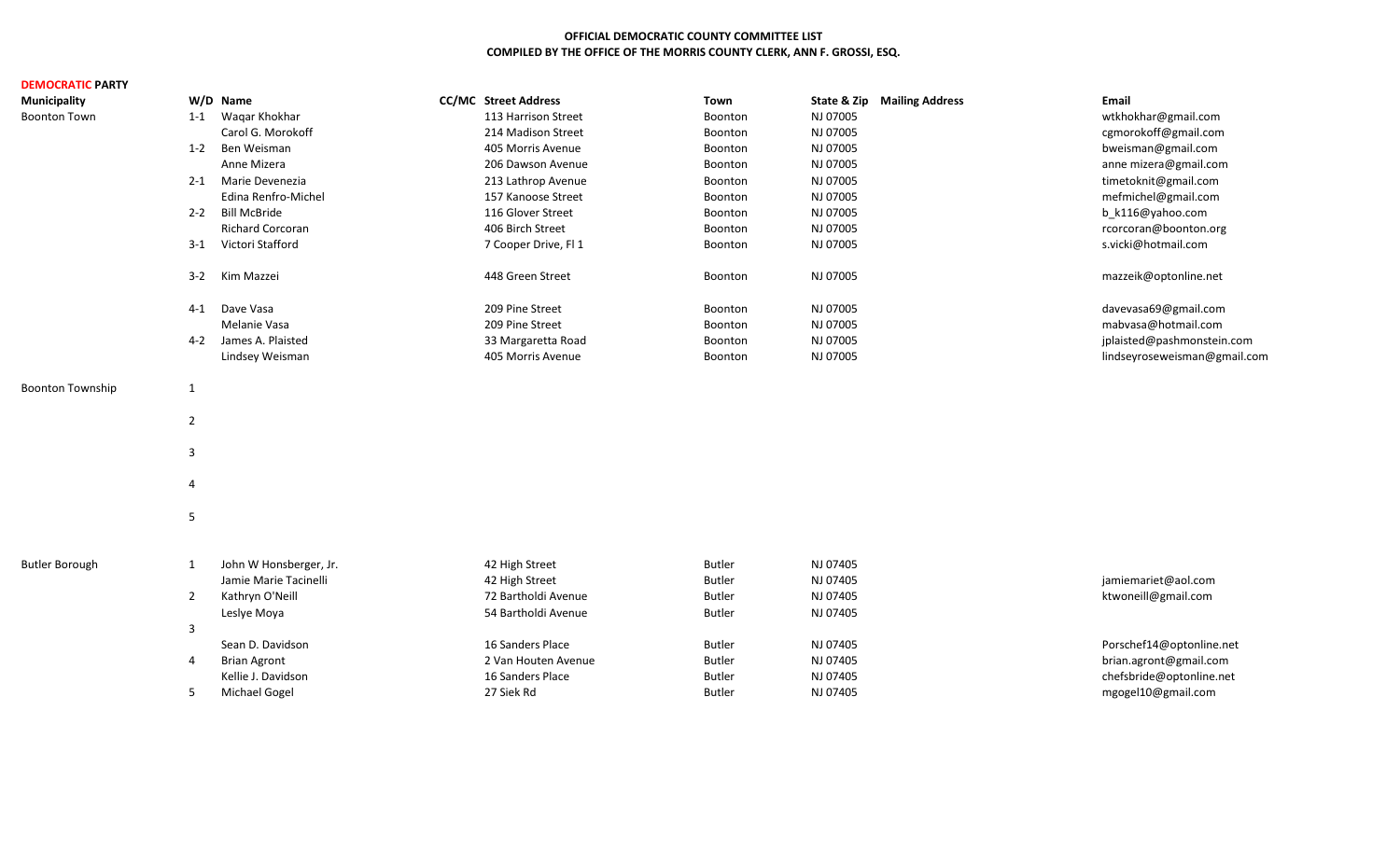| Chatham Borough  | 1              | Farhan Ismail           | 15 Parrott Mill Road  | Chatham       | NJ 07928 | farhanismail@yahoo.com             |
|------------------|----------------|-------------------------|-----------------------|---------------|----------|------------------------------------|
|                  |                | Seema Husain            | 15 Parrott Mill Road  | Chatham       | NJ 07928 | seemahusain@hotmail.com            |
|                  | $\overline{2}$ | Jonathan Wilcox         | 112 N. Passaic Avenue | Chatham       | NJ 07928 | jonathan-wilcox@hotmail.com        |
|                  |                | Beverly Klepper         | 10 Cornell Place      | Chatham       | NJ 07928 | beverly.klepper@gmail.com          |
|                  | 3              | Patricia Soteropoulos   | 16 Vincent Street     | Chatham       | NJ 07928 | pat@xikes.net                      |
|                  |                | <b>Irene Treloar</b>    | 89 Elmwood Avenue     | Chatham       | NJ 07928 | irene425@gmail.com                 |
|                  | $\overline{4}$ | Nicholas Eck            | 180 Weston Avenue     | Chatham       | NJ 07928 |                                    |
|                  |                | Minati O'Connell        | 2 Bartow Lane         | Chatham       | NJ 07928 |                                    |
|                  | 5              | Karen Koronkiewicz      | 4 Lincoln Avenue      | Chatham       | NJ 07928 | koronkk4@outlook.com               |
|                  |                | Michelle Jadro          | 3 Sussex Avenue       | Chatham       | NJ 07928 | mkwang18@gmail.com                 |
|                  | 6              | Thaddeus Kobylarz       | 22 Lum Avenue         | Chatham       | NJ 07928 | thadkobylarz@gmail.com             |
|                  |                | Carolyn Dempsey         | 74 Hillside Avenue    | Chatham       | NJ 07928 | carolyn.dempsey@me.com             |
|                  | $\overline{7}$ | <b>Bethany Gianusso</b> | 102 Coleman Avenue    | Chatham       | NJ 07928 | bethanywil@yahoo.com               |
|                  |                | Susan Robertson         | 45 Highland Avenue    | Chatham       | NJ 07928 | robertsondistrict7@gmail.com       |
|                  | 8              | Laura Jones             | 177 Hillside Avenue   | Chatham       | NJ 07928 | lapjones@gmail.com                 |
| 9                |                | Nicole Cyganovich       | 175 Hillside Avenue   | Chatham       | NJ 07928 | ncyganovich@gmail.com              |
|                  |                | Frank Truilo            | 8 Martin Place        | Chatham       | NJ 07928 | fta@optonline.net                  |
|                  |                | Deborah Barnes          | 64 Kings Road         | Chatham       | NJ 07928 | dabarnes64k@gmail.com              |
| Chatham Township | 1              | Margy Capecelatro       | 30 Britten Road       | Green Village | NJ 07935 | millenium.margy@comcast.net        |
|                  |                | Frank J. Sole           | 30 Britten Road       | Green Village | NJ 07935 | franksole@comcast.net              |
|                  | $\overline{2}$ | Amee Shah               | 2 Country Club Drive  | Chatham       | NJ 07928 | ameekahn@gmail.com                 |
|                  |                | <b>Stacey Ewald</b>     | 54Nicholson Dr        | Chatham       | NJ 07928 | staceyewald@msn.com                |
|                  | 3              | Philip Ankel            | 16 Jay Road           | Chatham       | NJ 07928 | philipankel@hotmail.com            |
|                  | 4              | Celeste Fondaco         | 299 Shunpike Road     | Chatham       | NJ 07928 | celeste.fondaco@gmail.com          |
|                  |                | Jessica Romeo           | 49 Pine Street        | Chatham       | NJ 07928 | jessica.romeo@gmail.com            |
|                  | 5              | Doris Rhee              | 95 Southern Boulevard | Chatham       | NJ 07928 | dorisrhee@gmail.com                |
|                  |                | Shalini Gagliardi       | 43 Southern Boulevard | Chatham       | NJ 07928 | sbgagliardi5@gmail.com             |
|                  | 6              | Ray Greeve              | 59 Buxton Road        | Chatham       | NJ 07928 | raygreece@gmail.com                |
|                  |                | Ursula Von Rydingsvard  | 59 Buxton Road        | Chatham       | NJ 07928 | ursulaproducer@gmail.com           |
|                  | 7              | Christina Mott          | 22 Nicholson Drive    | Chatham       | NJ 07928 | cmott2010@gmail.com                |
|                  |                | <b>Brandon Melvin</b>   | 55 Nicholson Drive    | Chatham       | NJ 07928 | brandon.melvin@nj11thforchange.org |
|                  | 8              | Paul Payton             | 67 Candace Lane       | Chatham       | NJ 07928 | bsandpp@gmail.com                  |
|                  |                | Kathy Abbott            | 40 Wynwood Road       | Chatham       | NJ 07928 | abbottkmr@gmail.com                |
|                  | 9              | Robin Hoppe             | 1 Thornley Drive      | Chatham       | NJ 07928 | rph331@comcast.net                 |
|                  |                | Nancy Aldridge Bloom    | 40 Thornley Drive     | Chatham       | NJ 07928 | nancybloom1@aol.com                |
|                  | 10             | Michael A. Katz         | 4 Coachlight Drive    | Chatham       | NJ 07928 | makatz2@comcast.net                |
|                  |                | Susan Hoag              | 76 Canterbury Road    | Chatham       | NJ 07928 | eandshoag@comcast.net              |
| Chester Borough  | 1              | Ian Davidson            | 29 Ammerman Way       | Chester       | NJ 07930 | iandavidson@embargmail.com         |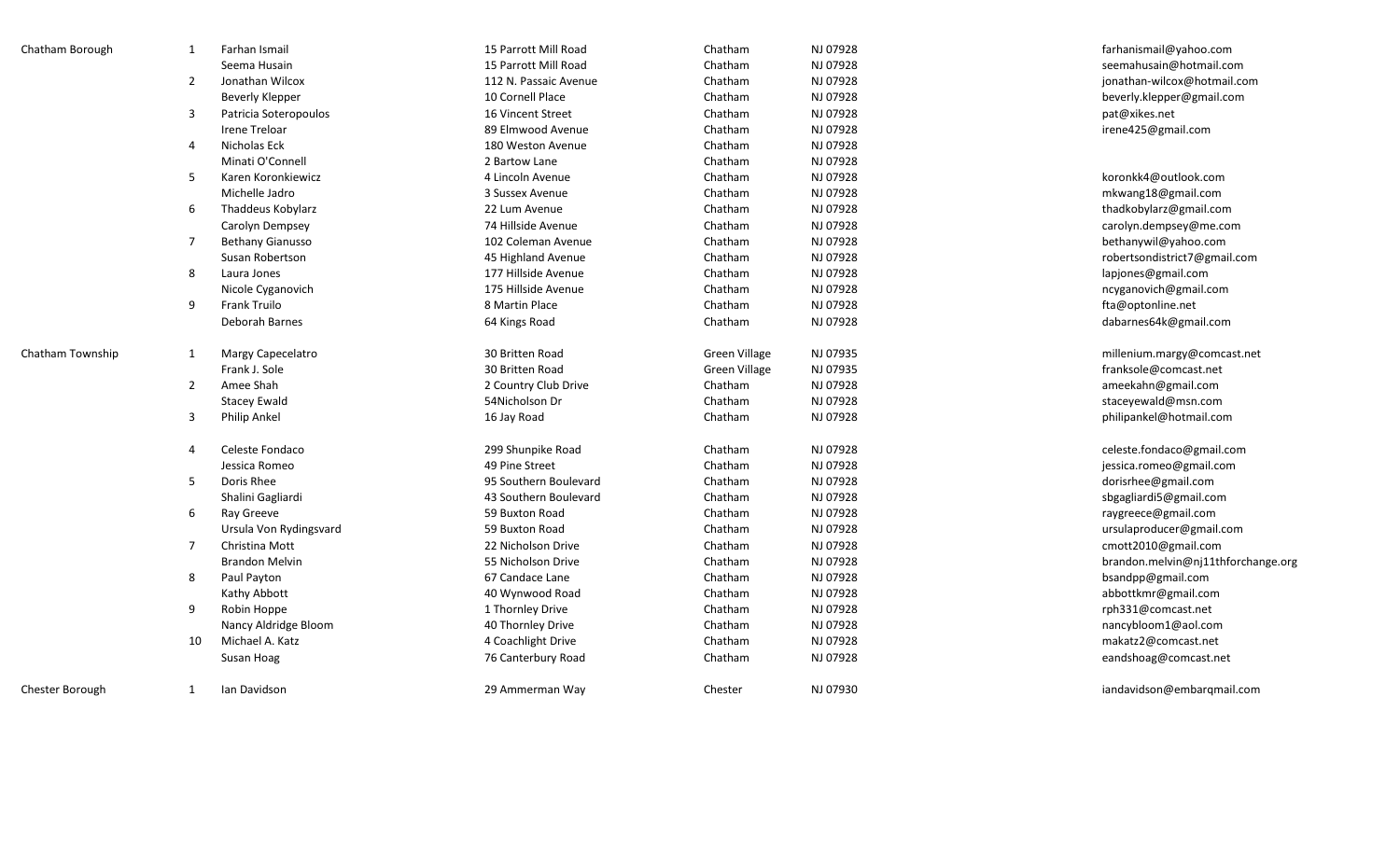| <b>Chester Township</b> | 1       | Thomas Renahan                  | 9 Erick Court                  | Chester  | NJ 07930 | tomrena52@gmail.com          |
|-------------------------|---------|---------------------------------|--------------------------------|----------|----------|------------------------------|
|                         |         | Dana Levens                     | 6 Chester Woods Dr.            | Chester  | NJ 07930 | danalevens@aol.com           |
|                         | 2       | Michael Sweetman                | 112 Hillside Road              | Chester  | NJ 07930 | mike@sweetman2.com           |
|                         |         | Darcy Draeger                   | 200 Old Chester Gladstone Road | Chester  | NJ 07930 | darcy.draeger@me.com         |
|                         | 3       | <b>Syed Shareef</b>             | 3 Highland Dr.                 | Chester  | NJ 07930 | syedshareef@gmail.com        |
|                         |         | Christopher Rapseik             | 460 Route 24                   | Chester  | NJ 07930 | chris@rapseik.org            |
|                         | 4       | <b>Gregory Wright</b>           | 451 State Route 24             | Chester  | NJ 07930 | gwright1001@hotmail.com      |
|                         |         | Caitlin Killian                 | 451 State Route 24             | Chester  | NJ 07930 | ckillian@drew.edu            |
|                         | 5       | Alison Dahl                     | 160 North Road                 | Chester  | NJ 07930 | alisondnj@msn.com            |
|                         |         | <b>Prentiss Walton</b>          | 31 Warren Cutting              | Chester  | NJ 07930 |                              |
| Denville Township       | 1-1     | Linda Humphries                 | 23 Whaleback Waddy             | Denville | NJ 07834 | lindahhumphries@gmail.com    |
|                         | $1 - 2$ | Katherine E. Taggart            | 4 Mulberry Lane                | Denville | NJ 07834 |                              |
|                         | $1 - 3$ | Elena Sapora                    | 167 Hillcrest Drive            | Denville | NJ 07834 | elena.sapora@gmail.com       |
|                         | $2 - 1$ |                                 |                                |          |          |                              |
|                         |         | 2-2 Barbara Kane                | 26 Ridgewood Pkwy W.           | Denville | NJ 07834 | barbkane2006@gmail.com       |
|                         |         | Jennifer S. Higgins             | 323 Franklin Rd.               | Denville | NJ 07834 | jennifers.higgins@gmail.com  |
|                         | $2 - 3$ | Darryl DiGiovanna               | 80 E. Glen Rd.                 | Denville | NJ 07834 | darryldigiovanna@gmail.com   |
|                         |         | 3-1 John E. Titus, lii          | 3104 Scenic Court              | Denville | NJ 07834 |                              |
|                         |         | Andrea Zeydelis                 | 3 King Hill Court              | Denville | NJ 07834 |                              |
|                         |         | 3-2 Stephen Brown               | 28 N Shore Road                | Denville | NJ 07834 |                              |
|                         | $3 - 3$ | Robert C. Grant                 | 114 Ridgewood Parkway East     | Denville | NJ 07834 |                              |
|                         |         | Jennifer Green                  | 86 Lakewood Drive              | Denville | NJ 07834 |                              |
|                         |         | 4-1 Jeff Advokat                | 14 Copeland Road               | Denville | NJ 07834 |                              |
|                         |         | Hilary Rosenberg Advokat        | 14 Copeland Road               | Denville | NJ 07834 |                              |
|                         |         | 4-2 Kristal Elliott             | 86 Peer Place                  | Denville | NJ 07834 | ksel202@gmail.com            |
|                         | $4 - 3$ | Rupande Mehta                   | 54 Glattly Drive               | Denville | NJ 07834 |                              |
| Dover Town              | $1 - 1$ | Sandra Milena Wittner           | 15 Harvard Street              | Dover    | NJ 07801 | sandrambedoya@gmail.com      |
|                         |         | Jaime Humberto Rodriguez-Torres | 90 A Baker Avenue              | Dover    | NJ 07801 | jrolo51@yahoo.com            |
|                         |         | 1-2 Concepcion D. Sanchez       | 132 W. Clinton Street          | Dover    | NJ 07801 |                              |
|                         |         | Rommy Cuervo                    | 39 W. Fairview Avenue          | Dover    | NJ 07801 | rommy.cuervo@gmail.com       |
|                         |         | 1-3 Sandra Orozco               | 24 Sickle Street               | Dover    | NJ 07801 | danielasalazar24@hotmail.com |
|                         |         | Oscar Sereno                    | 19 Hillside Avenue             | Dover    | NJ 07801 |                              |
|                         |         | 2-1 Sandra L. Downs             | 40 Lawrence Street             | Dover    | NJ 07801 | sandraldowns@gmail.com       |
|                         |         | Timothy P. Downs                | 40 Lawrence Street             | Dover    | NJ 07801 | tpdowns@gmail.com            |
|                         |         | 2-2 W. Janette Quinones         | 221 Penn Avenue                | Dover    | NJ 07801 | janetteqaj@msn.com           |
|                         |         | Humberto Quinones               | 221 Penn Avenue                | Dover    | NJ 07801 | humbertohatq@msn.com         |
|                         |         | 2-3 Victoria I. Pinales Diaz    | 122 Prospect Street            | Dover    | NJ 07801 | pinalesv@gmail.com           |
|                         |         | Luis T. Aguirre                 | 21 Orchard Street              | Dover    | NJ 07801 | ltaguirre@hotmail.com        |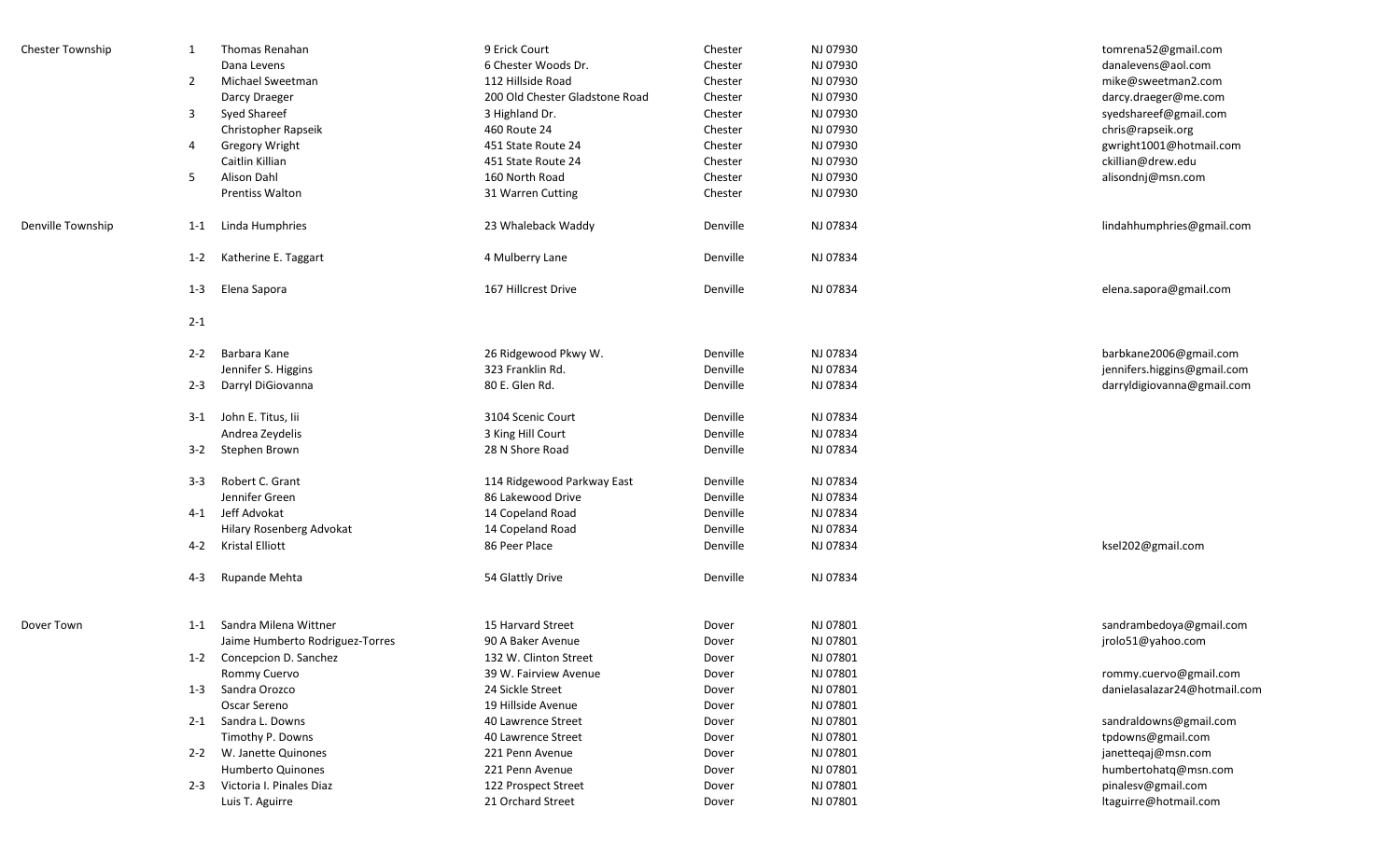|                       | 3-1<br>$3 - 2$<br>$3 - 3$<br>$4 - 1$<br>4-2<br>$4 - 3$ | Carolyn D. Blackman<br><b>Edward Correa</b><br>Michael J. Scarneo<br>Maria F. Borda<br>Mario A. Rodriguez<br>Claudia M. Rodriguez<br>Luz Marulanda<br>Carlos Marulanda<br>Carlos Valencia<br>Marcos Tapia Sr.<br>Guillermo Roman<br>Kathi L. Gilbert | 27 Brook Drive<br>88A E. Blackwell Street<br>66 First Street<br>175 S. Morris Street<br>35 Millbrook Avenue<br>35 Millbrook Avenue<br>356 E. Blackwell Street<br>356 E. Blackwell Street<br>16 Mase Ave<br>99 Maple Avenue<br>78 Oak Street<br>105 Beech Street | Dover<br>Dover<br>Dover<br>Dover<br>Dover<br>Dover<br>Dover<br>Dover<br>Dover<br>Dover<br>Dover<br>Dover | NJ 07801<br>NJ 07801<br>NJ 07801<br>NJ 07801<br>NJ 07801<br>NJ 07801<br>NJ 07801<br>NJ 07801<br>NJ 07801<br>NJ 07801<br>NJ 07801<br>NJ 07801 | carolyn3rdward@aol.com<br>aldermancorrea@gmail.com<br>mjscarne@gmail.com<br>mardachic@hotmail.com<br>cleo726@gmail.com<br>Imarulana@gmail.com<br>cmarulana@gmail.com<br>cvalencia960@gmail.com<br>marcostapia0466@gmail.com<br>gilroman33@hotmail.com<br>kgilbert@earthlink.net |
|-----------------------|--------------------------------------------------------|------------------------------------------------------------------------------------------------------------------------------------------------------------------------------------------------------------------------------------------------------|-----------------------------------------------------------------------------------------------------------------------------------------------------------------------------------------------------------------------------------------------------------------|----------------------------------------------------------------------------------------------------------|----------------------------------------------------------------------------------------------------------------------------------------------|---------------------------------------------------------------------------------------------------------------------------------------------------------------------------------------------------------------------------------------------------------------------------------|
| East Hanover Township | $\mathbf{1}$                                           |                                                                                                                                                                                                                                                      |                                                                                                                                                                                                                                                                 |                                                                                                          |                                                                                                                                              |                                                                                                                                                                                                                                                                                 |
|                       | 2                                                      | Herman Marmon                                                                                                                                                                                                                                        | 108 Tanglewood Drive                                                                                                                                                                                                                                            | East Hanover                                                                                             | NJ 07936                                                                                                                                     |                                                                                                                                                                                                                                                                                 |
|                       | 3                                                      |                                                                                                                                                                                                                                                      |                                                                                                                                                                                                                                                                 |                                                                                                          |                                                                                                                                              |                                                                                                                                                                                                                                                                                 |
|                       | 4                                                      |                                                                                                                                                                                                                                                      |                                                                                                                                                                                                                                                                 |                                                                                                          |                                                                                                                                              |                                                                                                                                                                                                                                                                                 |
|                       | 5                                                      |                                                                                                                                                                                                                                                      |                                                                                                                                                                                                                                                                 |                                                                                                          |                                                                                                                                              |                                                                                                                                                                                                                                                                                 |
|                       | 6                                                      |                                                                                                                                                                                                                                                      |                                                                                                                                                                                                                                                                 |                                                                                                          |                                                                                                                                              |                                                                                                                                                                                                                                                                                 |
|                       | $\overline{7}$<br>8                                    | Michael R. Pichowicz<br>Allison A. Pichowicz<br>Brian Bahal                                                                                                                                                                                          | 31 Oxford Drive<br>31 Oxford Drive<br>9 Sheldon Court                                                                                                                                                                                                           | East Hanover<br>East Hanover<br>East Hanover                                                             | NJ 07936<br>NJ 07936<br>NJ 07936                                                                                                             |                                                                                                                                                                                                                                                                                 |
| Florham Park Borough  | $\mathbf{1}$                                           | David Setzer                                                                                                                                                                                                                                         | 51 West End Avenue                                                                                                                                                                                                                                              | Florham Park                                                                                             | NJ 07932                                                                                                                                     | setzer258@msn.com                                                                                                                                                                                                                                                               |
|                       |                                                        | Mei Ling Chin                                                                                                                                                                                                                                        | 250 Ridgedale Avenue I6                                                                                                                                                                                                                                         | Florham Park                                                                                             | NJ 07932                                                                                                                                     | meilingchinusa@gmail.com                                                                                                                                                                                                                                                        |
|                       | $\overline{2}$                                         | Andrew R. Tulloch                                                                                                                                                                                                                                    | 1612 Sterling Drive                                                                                                                                                                                                                                             | Florham Park                                                                                             | NJ 07932                                                                                                                                     | tullochlaw@aol.com                                                                                                                                                                                                                                                              |
|                       |                                                        | Melissa Pendolino                                                                                                                                                                                                                                    | 1701 Sterling Drive                                                                                                                                                                                                                                             | Florham Park                                                                                             | NJ 07932                                                                                                                                     | melissapendolino@gmail.com                                                                                                                                                                                                                                                      |
|                       | 3                                                      | Chris Boyar                                                                                                                                                                                                                                          | 11 Beechwood Road                                                                                                                                                                                                                                               | Florham Park                                                                                             | NJ 07932                                                                                                                                     | chrisboyar@gmail.com                                                                                                                                                                                                                                                            |
|                       | 4                                                      | Jennifer Kakaletris<br>Nancy J. Mcmanus                                                                                                                                                                                                              | 11 Beechwood Road<br>2904 Sun Valley Way                                                                                                                                                                                                                        | Florham Park<br>Florham Park                                                                             | NJ 07932<br>NJ 07932                                                                                                                         | design@jenniferkakaletris,com<br>njmcmanus2904@gmail.com                                                                                                                                                                                                                        |
|                       |                                                        | John William Upton                                                                                                                                                                                                                                   | 79 Brandywyne Drive                                                                                                                                                                                                                                             | Florham Park                                                                                             | NJ 07932                                                                                                                                     | j-w-upton@att.net                                                                                                                                                                                                                                                               |
|                       | 5                                                      | Rebecca Cain                                                                                                                                                                                                                                         | 3 Crane Lane                                                                                                                                                                                                                                                    | Florham Park                                                                                             | NJ 07932                                                                                                                                     | rebeccaccain@gmail.com                                                                                                                                                                                                                                                          |
|                       |                                                        | Sam Baldwin                                                                                                                                                                                                                                          | 3 Crane Lane                                                                                                                                                                                                                                                    | Florham Park                                                                                             | NJ 07932                                                                                                                                     | sam.baldwin@gmail.com                                                                                                                                                                                                                                                           |
|                       | 6                                                      | Peter G. Nicolas                                                                                                                                                                                                                                     | 54 Townsend Drive                                                                                                                                                                                                                                               | Florham Park                                                                                             | NJ 07932                                                                                                                                     | pnicolas@optimum.net                                                                                                                                                                                                                                                            |
|                       |                                                        | Patricia Lindridge-Ingber                                                                                                                                                                                                                            | 46 Elm Street                                                                                                                                                                                                                                                   | Florham Park                                                                                             | NJ 07932                                                                                                                                     | ifamily1@gmail.com                                                                                                                                                                                                                                                              |
|                       | $\overline{7}$                                         | Leslie Jacobsen                                                                                                                                                                                                                                      | 250 Ridgedale Avenue F8                                                                                                                                                                                                                                         | Florham Park                                                                                             | NJ 07932                                                                                                                                     | lsjcat@yahoo.com                                                                                                                                                                                                                                                                |
|                       |                                                        | Glenn Siegel                                                                                                                                                                                                                                         | 1 Vanderbilt Boulevard Unit 209                                                                                                                                                                                                                                 | Florham Park                                                                                             | NJ 07932                                                                                                                                     | g.siegel30@gmail.com                                                                                                                                                                                                                                                            |
|                       | 8                                                      | Don Asarnow                                                                                                                                                                                                                                          | 250 Ridgedale Avenue, Y5                                                                                                                                                                                                                                        | Florham Park                                                                                             | NJ 07932                                                                                                                                     | dona@p3plus.com                                                                                                                                                                                                                                                                 |
|                       |                                                        | Bryn Shain                                                                                                                                                                                                                                           | 250 Ridgedale Avenue, Y5                                                                                                                                                                                                                                        | Florham Park                                                                                             | NJ 07932                                                                                                                                     | bryn@asarnow.com                                                                                                                                                                                                                                                                |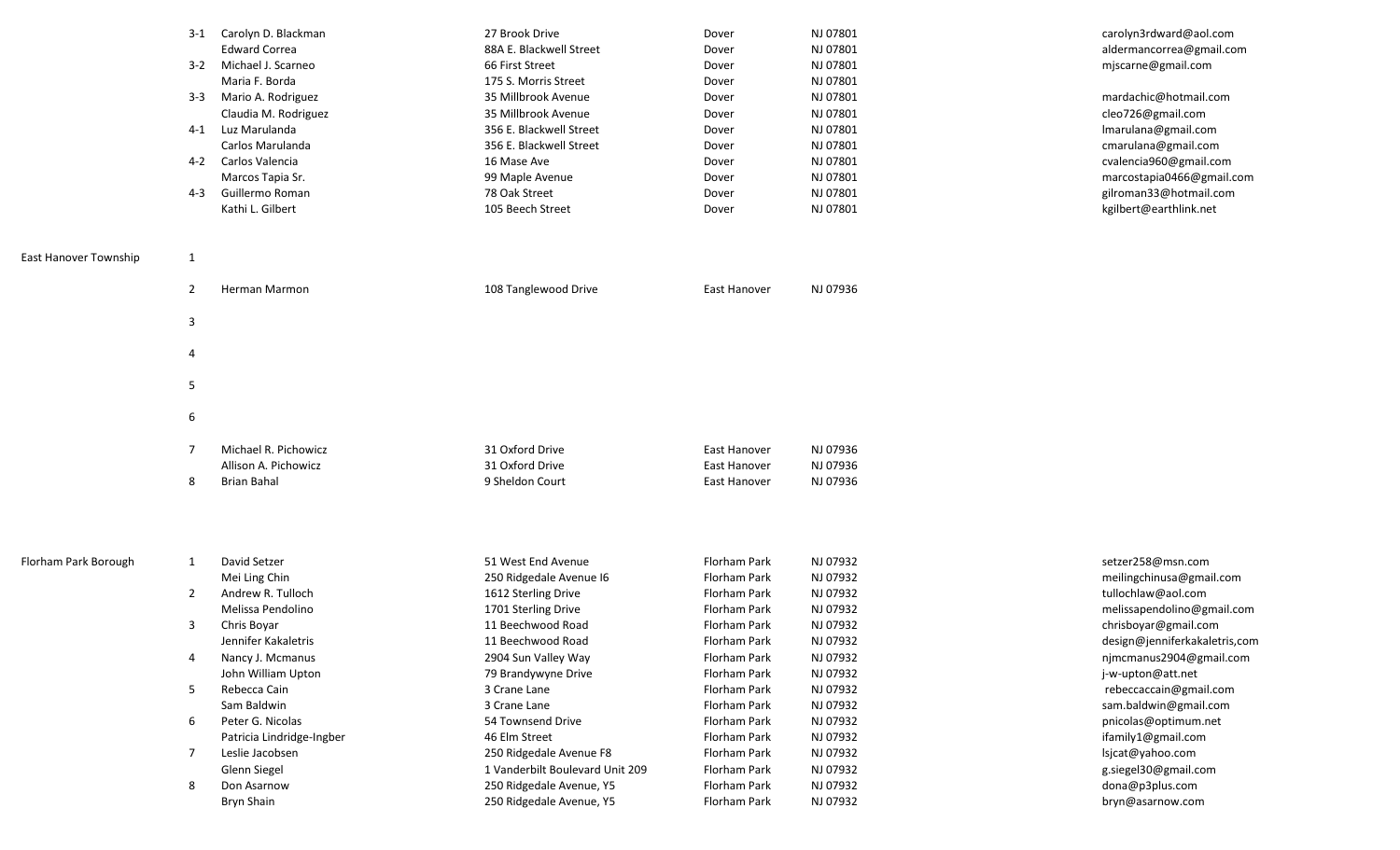|                         | 9              | John Aden<br>Faith Alcantara | 26 Kenneth Court<br>1508 Sun Valley Way | Florham Park<br>Florham Park | NJ 07932<br>NJ 07932 |                                  | jraden@optonline.net<br>alcantfa@yahoo.com |
|-------------------------|----------------|------------------------------|-----------------------------------------|------------------------------|----------------------|----------------------------------|--------------------------------------------|
|                         |                |                              |                                         |                              |                      |                                  |                                            |
|                         |                |                              |                                         |                              |                      |                                  |                                            |
| <b>Hanover Township</b> | 1              | Charles Baranski             | 100 Boulevard Road                      | Cedar Knolls                 | NJ 07927             |                                  | baranski.charlie@gmail.com                 |
|                         |                | Jennifer L. Adkins           | 16 Slope Drive                          | Cedar Knolls                 | NJ 07927             |                                  | jennifer.adkins@msdklz.net                 |
|                         | $\overline{2}$ | Richard A. Dunne             | 59 Manger Road                          | Cedar Knolls                 | NJ 07927             |                                  | rdunne@dunnelaw.com                        |
|                         |                | Christina J. Dunne           | 59 Manger Road                          | Cedar Knolls                 | NJ 07927             |                                  | cdunne2@yahoo.com                          |
|                         | 3              | Jonathan J. Lerner           | 16 Gristmill Road                       | Cedar Knolls                 | NJ 07927             |                                  | jlerner@starrgern.com                      |
|                         |                | Fern Wolkin                  | 16 Gristmill Road                       | Cedar Knolls                 | NJ 07927             |                                  | fwolkin@yahoo.com                          |
|                         | 4              | Leoncio Estevez-Reyes        | 1008 Meadow Brook Court                 | Whippany                     | NJ 07981             |                                  | lwestevez@gmail.com                        |
|                         |                | Joanna Kuzdra                | 1008 Meadow Brook Court                 | Whippany                     | NJ 07981             |                                  | jkuzdra@yahoo.com                          |
|                         | 5              | Sean O'Brien                 | 33 Sunset Drive                         | Whippany                     | NJ 07981             |                                  | sean.obrien.1108@gmail.com                 |
|                         |                | Karen E. Perry               | 18 Sunset Drive                         | Whippany                     | NJ 07981             |                                  | kperrywo@gmail.com                         |
|                         | 6              | Theresa Wertheimer           | 13 Vincent Terrace                      | Whippany                     | NJ 07981             |                                  | howrose@gmail.com                          |
|                         |                | Timothy W. Murray            | 2 Hilltop Circle                        | Whippany                     | NJ 07981             |                                  | timothymurray@gmail.com                    |
|                         | 7              | Benjamin Link                | 1 Martin Road                           | Whippany                     | NJ 07981             |                                  | cwo4ben@yahoo.com                          |
|                         |                | Diana Murray                 | 2 Hilltop Circle                        | Whippany                     | NJ 07981             |                                  | diana2murray@gmail.com                     |
|                         | 8              | Robert Mayans                | 37 Fairchild Place                      | Whippany                     | NJ 07981             |                                  | mayans@fdu.edu                             |
|                         |                | Sherri Mayans                | 37 Fairchild Place                      | Whippany                     | NJ 07981             |                                  | sherrimayans1@aol.com                      |
|                         | 9              | Suzanne Gaby-Biegel          | 4 Samuel Court                          | Cedar Knolls                 | NJ 07927             |                                  | sgbcontent@gmail.com                       |
|                         |                | Kenneth Gaby-Biegel          | 4 Samuel Court                          | Cedar Knolls                 | NJ 07927             |                                  | kgaby_biegel@yahoo.com                     |
|                         |                |                              |                                         |                              |                      |                                  |                                            |
|                         |                |                              |                                         |                              |                      |                                  |                                            |
| <b>Harding Township</b> | 1              | Kellie Doucette              | 27 Red Gate Road                        | Harding                      | NJ 07927             |                                  | kelliemitradoucette@gmail.com              |
|                         | $\overline{2}$ | Amanda Richardson            | 55 Woodland Road                        | New Vernon                   | NJ 07976             |                                  | amandaforharding@gmail.com                 |
|                         |                | Mark Magyar                  | 10 Hunter Drive                         | Morristown                   | NJ 07960             |                                  | publicpolicynj@aol.com                     |
|                         | 3              | <b>Stuart Rice</b>           | 31 Long Hill Road                       | <b>Basking Ridge</b>         | NJ 07920             |                                  | sturice51@gmail.com                        |
|                         |                | Kate Barry                   | 75 Meyersville Road                     | Green Village                | NJ 07935             | PO Box 450, New Vernon, NJ 07976 | kateforharding@gmail.com                   |
|                         | 4              | Christopher L. Allyn         | 8 Lake Trail West                       | Morristown                   | NJ 07960             |                                  | callyn@mac.com                             |
|                         |                | Rhonda Allen                 | 19 Deer Ridge Drive                     | Morristown                   | NJ 07960             |                                  | rhondall@hotmail.com                       |
|                         |                |                              |                                         |                              |                      |                                  |                                            |
|                         |                |                              |                                         |                              |                      |                                  |                                            |
| Jefferson Township      | $\mathbf{1}$   |                              |                                         |                              |                      |                                  |                                            |
|                         | $\overline{2}$ |                              |                                         |                              |                      |                                  |                                            |
|                         |                |                              |                                         |                              |                      |                                  |                                            |
|                         | 3              | Dylan Terpstra               | 115 New York Avenue                     | Lake Hopatcong               | NJ 07849             |                                  | dterpstra1999@gmail.com                    |
|                         |                | Christopher Clarke           | 20 Florida Avenue                       | Lake Hopatcong               | NJ 07849             |                                  | cdc1980@yahoo.com                          |
|                         | 4              | Joe Greene                   | 215 Prospect Point Road                 | Lake Hopatcong               | NJ 07849             |                                  |                                            |
|                         |                |                              |                                         |                              |                      |                                  |                                            |
|                         | 5              |                              |                                         |                              |                      |                                  |                                            |
|                         |                |                              |                                         |                              |                      |                                  |                                            |
|                         | 6              | Patricia Anfora              | 21 Highview Trail                       | Wharton                      | NJ 07885             |                                  | thepilotsmom1@msn.com                      |
|                         |                |                              |                                         |                              |                      |                                  |                                            |
|                         |                | William K. Dobbins           | 21 Highview Trail                       | Wharton                      | NJ 07885             |                                  | willk@optonline.net                        |
|                         | 7              | Anne G. Augustyn             | 41 Paderewski Road                      | Oak Ridge                    | NJ 07438             |                                  | anneaugustyn1@optonline.net                |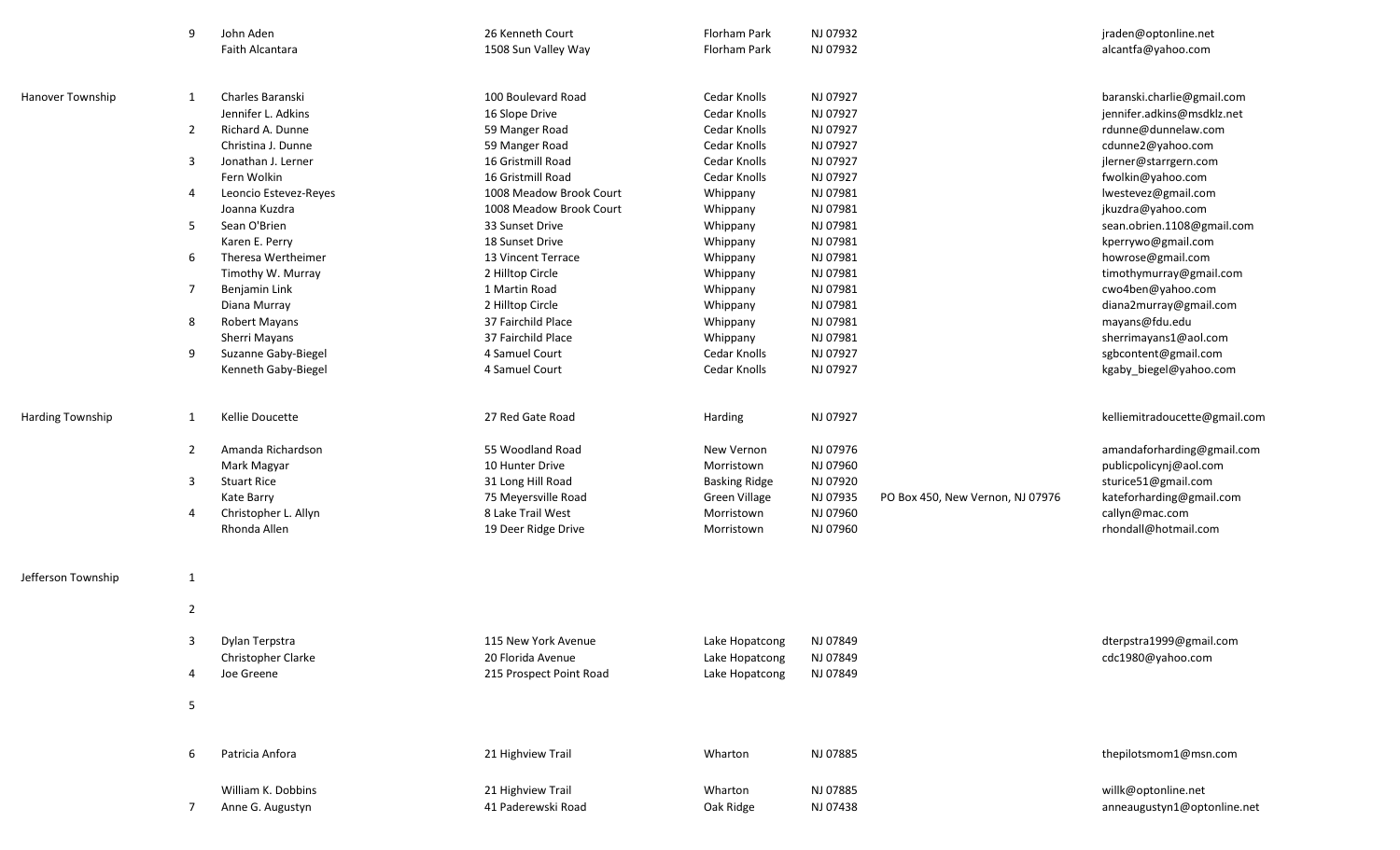|                      | 8              | Kevin Duncan                                | 7 Crow Trail                                    | Oak Ridge                    | NJ 07438             | kevin24duncan@yahoo.com                        |
|----------------------|----------------|---------------------------------------------|-------------------------------------------------|------------------------------|----------------------|------------------------------------------------|
|                      | 9              | Pamela Fadden<br>Janice Bakera              | 24 Lenape Trail<br>9 Pulaski Drive              | Oak Ridge<br>Oak Ridge       | NJ 07438<br>NJ 07438 | pamelafadden@optonline.net                     |
|                      | 10             | Gray Holbrook                               | 52 Horseshoe Drive                              | Oak Ridge                    | NJ 07438             |                                                |
|                      | 11             | Margaret Holbrook                           | 52 Horseshoe Drive                              | Oak Ridge                    | NJ 07438             |                                                |
|                      | 12             | William Nussbaum<br>Brenda Nussbaum         | 22 Rosemont Rd<br>22 Rosemont Rd                | Oak Ridge<br>Oak Ridge       | NJ 07439<br>NJ 07439 |                                                |
|                      | 13             |                                             |                                                 |                              |                      |                                                |
|                      | 14             | Horace Chamberlain<br>Gregory Brozuski      | 21 Chamberlain Road, PO Box 2391<br>5 Park Lane | Oak Ridge<br>Oak Ridge       | NJ 07438<br>NJ 07438 | hc4132@yahoo.com                               |
| Kinnelon Borough     | $\mathbf{1}$   |                                             |                                                 |                              |                      |                                                |
|                      | $\overline{2}$ | Debra Anne Zyskowski                        | 47 Lakeside Trail                               | Kinnelon                     | NJ 07405             | dzysk13@gmail.com                              |
|                      | 3              |                                             |                                                 |                              |                      |                                                |
|                      | 4              |                                             |                                                 |                              |                      |                                                |
|                      | 5              |                                             |                                                 |                              |                      |                                                |
|                      | 6              | Richard A. Johnson                          | 4 Round Hill Terrace                            | Kinnelon                     | NJ 07405             | tonejohnson@live.com                           |
|                      | $\overline{7}$ | Michelle A. Johnson                         | 4 Round Hill Terrace                            | Kinnelon                     | NJ 07405             | michneves@gmail.com                            |
| Lincoln Park Borough | $1 - 1$        | George Shanoian                             | 94 Beaver Brook Road                            | Lincoln Park                 | NJ 07035             | g.shanoian@gmail.com                           |
|                      |                | Tammy Ann Syrek-Marshall                    | 35 Beaver Brook Road                            | Lincoln Park                 | NJ 07035             | tami.sky.mars@gmailc.om                        |
|                      | $1 - 2$        |                                             |                                                 |                              |                      |                                                |
|                      | $2 - 1$        |                                             |                                                 |                              |                      |                                                |
|                      | $2 - 2$        | Donald Raymar<br>Marybeth Raymar            | 54 Morris Avenue<br>54 Morris Avenue            | Lincoln Park<br>Lincoln Park | NJ 07035<br>NJ 07035 | donald.raymar@gmail.com<br>marybethr@gmail.com |
|                      |                | 3-1 Susan Leeds                             | 69 Mt. Heights Avenue                           | Lincoln Park                 | NJ 07035             | susand.leeds@gmail.com                         |
|                      |                | Steve Leeds                                 | 69 Mt. Heights Avenue                           | Lincoln Park                 | NJ 07035             |                                                |
|                      | $3 - 2$        | Patrick Antonetti                           | 224 Gettysburg Way                              | Lincoln Park                 | NJ 07035             | pantonetti76@gmail.com                         |
|                      |                | Michele Antonetti<br>4-1 Robert M. Goellner | 224 Gettysburg Way<br>10 Sewanois Avenue        | Lincoln Park<br>Lincoln Park | NJ 07035<br>NJ 07035 | mteach529@optonline.net<br>kilngruv@gmail.com  |
|                      | 4-2            | Joseph L. Dowd                              | 171 Pine Brook Road                             | Lincoln Park                 | NJ 07035             | jdowd10@optimum.net                            |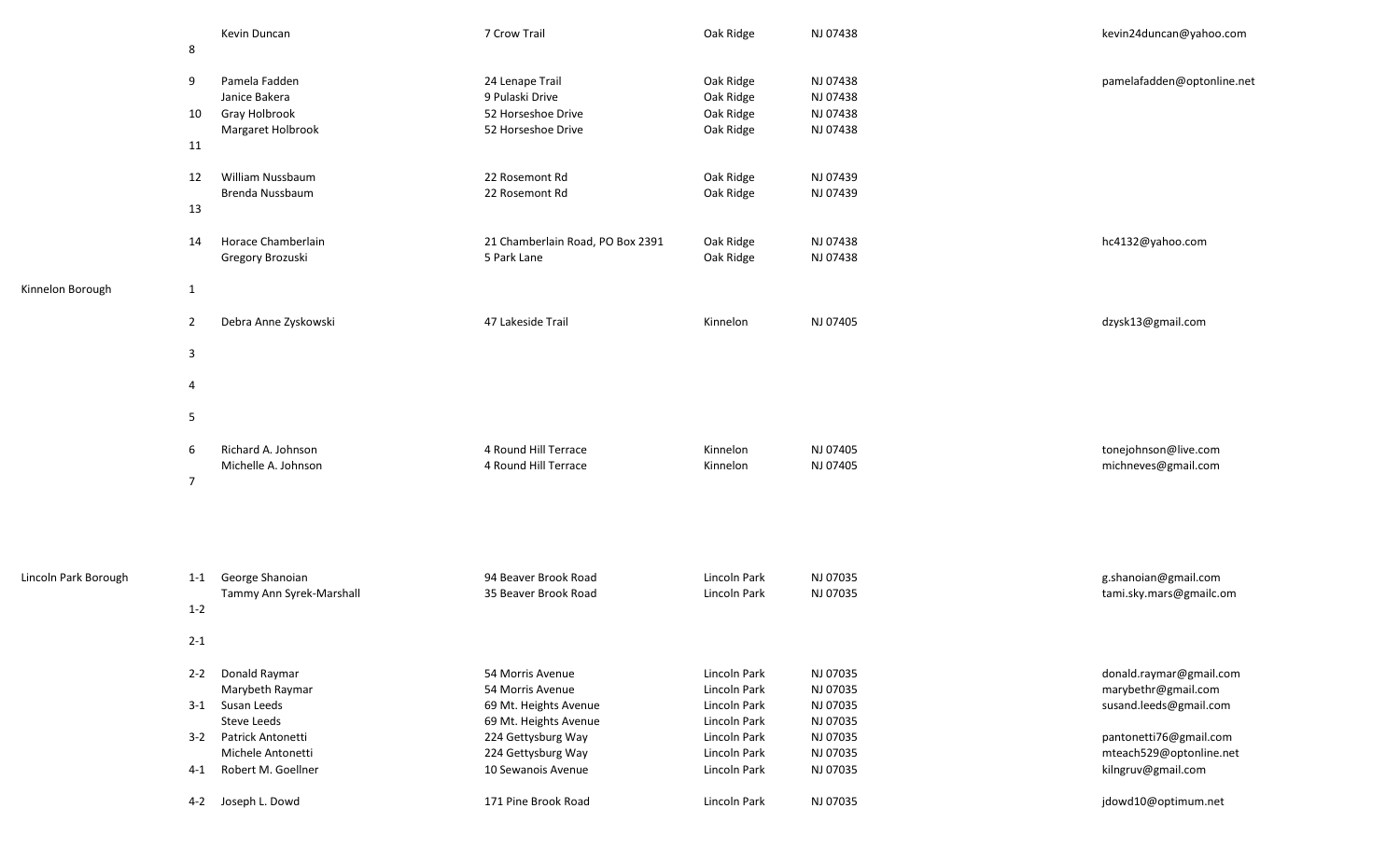|                        |                | Eloise T. Hajjar                  | 171 Pinebrook Road                  | Lincoln Park             | NJ 07035             | eloisehajjar@optimum.net     |
|------------------------|----------------|-----------------------------------|-------------------------------------|--------------------------|----------------------|------------------------------|
| Long Hill Township     | 1              | Nirio Garcia<br>Roseanne Calluori | 21 Stacey Court<br>1782 Valley Road | Millington<br>Millington | NJ 07946<br>NJ 07946 | rcalluori@hotmail.com        |
|                        | $\overline{2}$ |                                   |                                     |                          |                      |                              |
|                        | -3             | Thomas E. Flatley, Jr.            | 66 Knoll Court                      | Millington               | NJ 07946             |                              |
|                        | $\overline{4}$ | Mark Stein                        | 384 High Street                     | Stirling                 | NJ 07980             | mhstein123@yahoo.com         |
|                        | 5              | John Strelkoff                    | 18 Daughtery Avenue                 | Gillette                 | NJ 07933             | chathamdem@yahoo.com         |
|                        | 6              |                                   |                                     |                          |                      |                              |
| <b>Madison Borough</b> | $\mathbf{1}$   | Patricia Coyle                    | 3 Stafford Dr.                      | Madison                  | NJ 07940             | tricia.coyle@gmail.com       |
|                        |                | Ann Avram Huber                   | 54 Maple Avenue                     | Madison                  | NJ 07940             | ahuberesq@gmail.com          |
|                        | $\overline{2}$ | Lauren Bright Pacheco             | 53 Fairview Avenue                  | Madison                  | NJ 07940             | laurenbright29@gmail.com     |
|                        |                | <b>Marianne Mcconnell</b>         | 142 Ridgedale Avenue                | Madison                  | NJ 07940             | mmcconnell2@verison.net      |
|                        | -3             | Judith G. Honohan                 | 11 Glendale Road                    | Madison                  | NJ 07940             | jhonohan@mac.com             |
|                        |                | Claudine Berti                    | 30 Morris Place                     | Madison                  | NJ 07940             | claudine.berti@gmail.com     |
|                        | -4             | Luke Bias                         | 64 Greenwood Avenue                 | Madison                  | NJ 07940             | lbias1115@gmail.com          |
|                        |                | Christine S. Boyle                | 9 Buckingham Dr.                    | Madison                  | NJ 07940             | christine.s.boyle@gmail.com  |
|                        | -5             | David B. Luber                    | 7 Lawrence Road                     | Madison                  | NJ 07940             | davlub@optonline.net         |
|                        |                | Joanne Mccarthy                   | 2 Lawrence Road                     | Madison                  | NJ 07940             | jmccarthy6@gmail.com         |
|                        | 6              | Stephen Sherman                   | 6 Myrtle Avenue                     | Madison                  | NJ 07940             | the4shermans@verizon.net     |
|                        |                | Jill Rhodes                       | 78 Ridgedale Avenue                 | Madison                  | NJ 07940             | jillarhodes@hotmail.com      |
|                        | -7             | Robert W. Schriek, Jr.            | 10 Niles Avenue                     | Madison                  | NJ 07940             | rwslib@gmail.com             |
|                        |                | Eleanor Flanigan                  | 32 Spring Garden Drive              | Madison                  | NJ 07940             | glanigane@mail.montcliar.edu |
|                        | 8              | John F. Heenehan                  | 7 Kensington Road                   | Madison                  | NJ 07940             | jheenehan@gmail.com          |
|                        |                | Christine C. Preston              | 54 Samson Avenue                    | Madison                  | NJ 07940             | ccpreston@gmail.com          |
|                        | 9              | Rachel Barry                      | 201 Green Village Road              | Madison                  | NJ 07940             | rachel@rachelbarry.com       |
|                        |                | <b>Ronald Davison</b>             | 318 Main St                         | Madison                  | NJ 07940             | davison.ronald@yahoo.com     |
|                        | 10             | Andrew G. Katz                    | 24 Parkside Avenue                  | Madison                  | NJ 07940             | agk972@gmail.com             |
|                        |                | Denice Deflorio-Katz              | 24 Parkside Avenue                  | Madison                  | NJ 07940             | denicekatz@gmail.com         |
|                        | 11             | Corinne Bowen                     | 30 Dogwood Drive                    | Madison                  | NJ 07940             | cmbowen149@gmail.com         |
|                        |                | Kranti Pally                      | 28 Belmont Ave                      | Madison                  | NJ 07940             | krantipally@gmail.com        |
|                        | 12             | Katherine Ransom-Silliman         | 6 Highland Avenue                   | Madison                  | NJ 07940             | kate.ransom@yahoo.com        |
|                        |                | Christine Pambianchi              | 16 Highland Avenue                  | Madison                  | NJ 07940             | cpambianchi@me.com           |
|                        | 13             | Ross A. Snyder                    | 12 Pomeroy Road                     | Madison                  | NJ 07940             | ross@ross-snyder.com         |
|                        |                | Alexandra M. Jennings             | 6 Edgewood Road                     | Madison                  | NJ 07940             | alixmcjen@gmail.com          |
|                        | 14             | Joseph L. Balwierczak             | 5 Beech Avenue                      | Madison                  | NJ 07940             | jobaphd@verizon.net          |
|                        |                | Margaret White                    | 247 Plymouth Court                  | Madison                  | NJ 07940             | margaret@momber.us           |
| Mendham Borough        | 1              | David Kerr                        | 35 Gunther Street                   | Mendham                  | NJ 07945             | dskerr@verizon.net           |
|                        |                | Melissa Young                     | 24 Gunther Street                   | Mendham                  | NJ 07945             | melissa.young1220@gmail.com  |
|                        | $\overline{2}$ | Laura Montenegro                  | 8 Linden Lane                       | Mendham                  | NJ 07945             | laura.montenegro@gmail.com   |
|                        |                | Joann Mendl                       | 4 Linden Lane, PO Box 104           | Mendham                  | NJ 07945             | mendljoann@gmail.com         |
|                        | 3              | Melissa L. Rawley-Payne           | 23 Drake Road                       | Mendham                  | NJ 07945             | m.rawleypayne@yahoo.com      |
|                        |                | Deborah Ward                      | 15 Lowery Lane                      | Mendham                  | NJ 07945             | dew16@caa.columbia.edu       |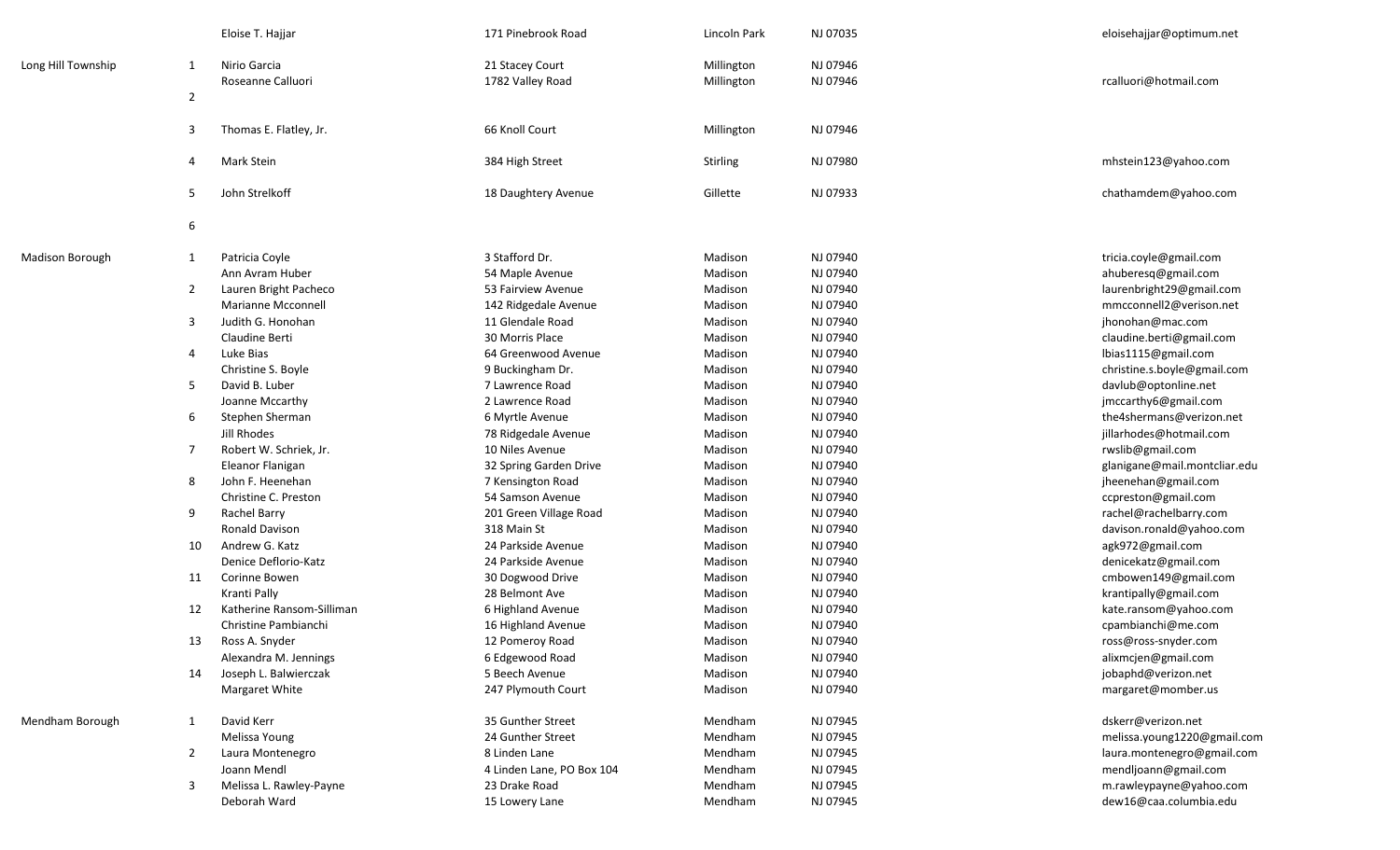|                    | 4              | Janis Slutsky              | 16 Emery Avenue                 | Mendham          | NJ 07945 | iamjanis1@yahoo.com        |
|--------------------|----------------|----------------------------|---------------------------------|------------------|----------|----------------------------|
|                    |                | <b>Bridget Poole</b>       | 89 Dean Road                    | Mendham          | NJ 07945 | bridgetepoole@gmail.com    |
|                    | 5              | Deborah R. Pollinger-Dolce | 11 Hampshire Drive              | Mendham          | NJ 07945 | debbi.dolce@gmail.com      |
|                    |                | <b>Michael Craver</b>      | 13 Knollwood Drive              | Mendham          | NJ 07945 | mecraver@verizon.net       |
| Mendham Township   | 1              | Robert F. Meyer            | 3 East Ridge Road               | Morristown       | NJ 07960 | robertmeyer404@gmail.com   |
|                    |                | Mark A. Trokan             | 9 Washington Valley Road        | Morristown       | NJ 07960 | mtrokan@grsm.com           |
|                    | 2              | Mary S. Shay-Millea        | 1 Carriage Hill Drive           | Far Hills        | NJ 07931 | shaymillea@gmail.com       |
|                    | 3              | Diane E. Dinklage          | 27 East Main Street, PO Box 208 | <b>Brookside</b> | NJ 07926 | dhdink@gmail.com           |
|                    |                | <b>Brittany R. Puckett</b> | 25 East Main Street, PO Box 208 | <b>Brookside</b> | NJ 07926 | brittany.puckett@yahoo.com |
|                    | 4              | Joann Beckerman            | 7 Green Hills Road              | Mendham          | NJ 07945 | jessbeckerman@mac.com      |
|                    |                |                            |                                 |                  |          |                            |
|                    |                | Kenneth D. Beckerman       | 7 Green Hills Road              | Mendham          | NJ 07945 | kenb@flexconcontainer.com  |
|                    | -5             | Laurie K. Pettine          | 24 Woodland Road                | Morristown       | NJ 07960 | diorama4mama@gmail.com     |
|                    |                | Angela T. Crowe            | 14 Glenbrook Drive              | Mendham          | NJ 07945 | acrowe2_2000@yahoo.com     |
| Mine Hill Township | $\mathbf{1}$   |                            |                                 |                  |          |                            |
|                    | 2              | Dina Mikulka               | 40 S 2nd Avenue                 | Mine Hill        | NJ 07803 | dmikulka@mdsfirm.com       |
|                    |                |                            |                                 |                  |          |                            |
|                    | 3              | Gale Heiss-Colucci         | 3 Williams Street               | Mine Hill        | NJ 07803 |                            |
|                    |                | Gary F. Colucci            | 3 Williams Street               | Mine Hill        | NJ 07803 |                            |
|                    |                |                            |                                 |                  |          |                            |
| Montville Township | 1              | Emily Ryzuk                | 101 Taylortown Road             | Boonton          | NJ 07005 | emilykryzuk@gmail.com      |
|                    |                | Regan Ryzuk                | 101 Taylortown Road             | Boonton          | NJ 07005 | reganryzuk@gmail.com       |
|                    | $\overline{2}$ |                            |                                 |                  |          |                            |
|                    | $\overline{3}$ |                            |                                 |                  |          |                            |
|                    |                |                            |                                 |                  |          |                            |
|                    | $\overline{4}$ | James Marinello            | 30 Virginia Road                | Montville        | NJ 07045 | jimmarinello@me.com        |
|                    |                | Holly Herman               | 32 Glenwood Drive               | Montville        | NJ 07045 | mym676@gmail.com           |
|                    | 5              | Sarah J. Foye              | 38 Buckingham Circle            | Pine Brook       | NJ 07058 | foyesarah@gmail.com        |
|                    | 6              | <b>Neal Feier</b>          | 10 Nathan Drive                 | Towaco           | NJ 07082 |                            |
|                    |                | Suzanne Heiss              | 10 Nathan Drive                 | Towaco           | NJ 07082 |                            |
|                    | $\overline{7}$ | Shari Seffer               |                                 | Montville        | NJ 07045 | wannadog1@aol.com          |
|                    |                |                            | 53 Davenport Road               |                  |          |                            |
|                    |                | lan Hagen                  | 57 Genoble Road                 | Montville        | NJ 07045 | ianbhagen@gmail.com        |
|                    | 8              | Michael F. O'Brien         | 92 Pine Brook Road              | Towaco           | NJ 07082 | mfobrien@optonline.net     |
|                    | 9              | Henry P. Bernstein         | 12 Breton Drive                 | Pine Brook       | NJ 07058 | hankb00@gmail.com          |
|                    |                | David Modrak               | 17 Cambray Road                 | Montville        | NJ 07045 | davidmodrak@optonline.net  |
|                    | 10             |                            |                                 |                  |          |                            |
|                    | 11             | Cynthia North              | 20 Montgomery Avenue            | Montville        | NJ 07045 | cynthianorth123@gmail.com  |
|                    |                |                            |                                 |                  |          |                            |
|                    | 12             | Lucile Tullo               | 9 Old Lane Extension            | Towaco           | NJ 07082 | lucyft@mac.com             |
|                    |                | Michael A. Van Allen       | 24 Dianne Drive                 | Montville        | NJ 07045 | mavanallen@yahoo.com       |
|                    | 13             | Wayne B. Marek             | 115 Hook Mt. Rd.                | Montville        | NJ 07045 |                            |
|                    |                |                            |                                 |                  |          |                            |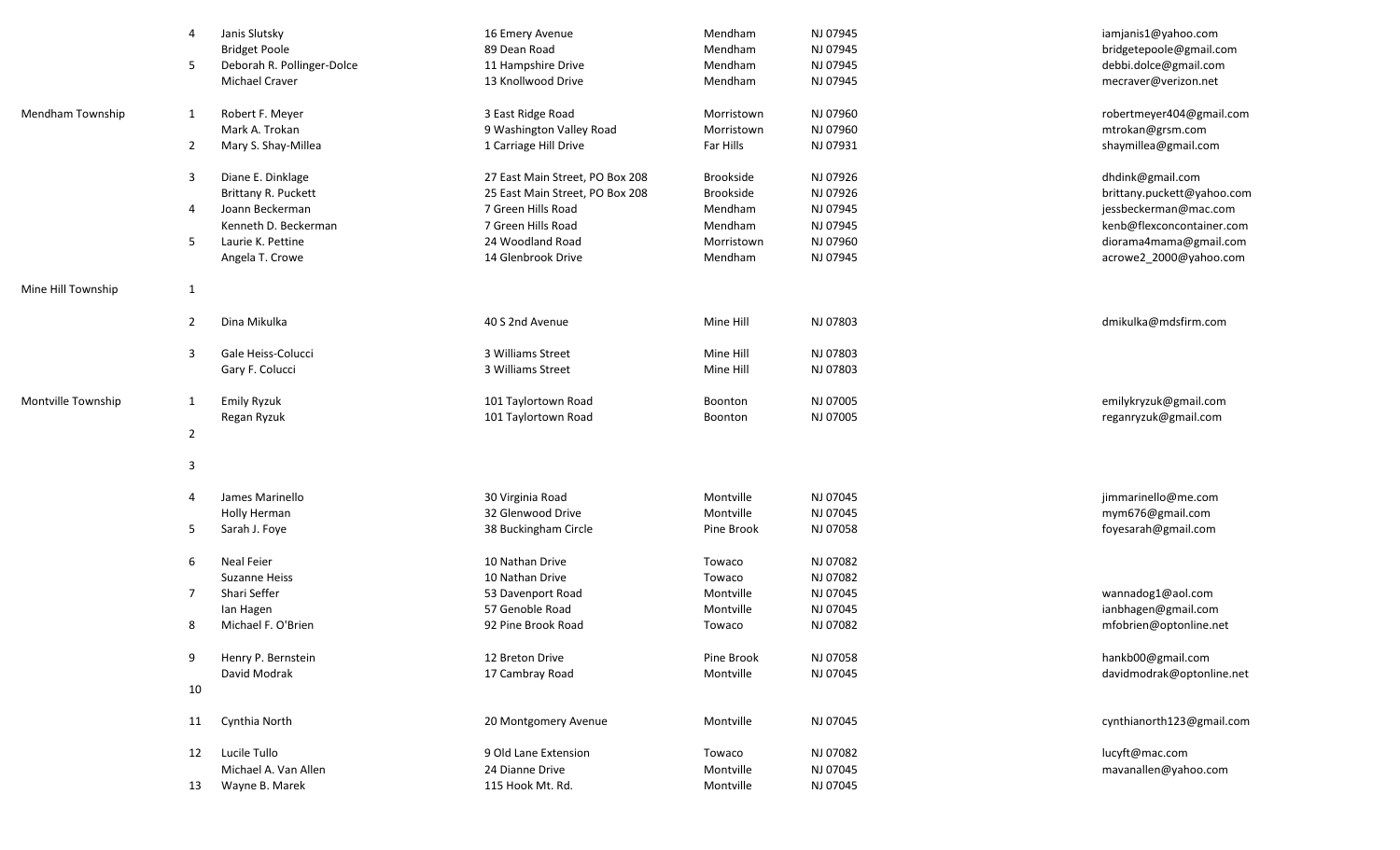|                       | 14             | Linda Kornreich            | 1 Century Court               | Montville            | NJ 07045 | grammy2girls@optonline.net       |
|-----------------------|----------------|----------------------------|-------------------------------|----------------------|----------|----------------------------------|
|                       | 15             | Daniel L. Grant            | 109 Revere Court              | Montville            | NJ 07045 | dgran7147@aol.com                |
|                       | 16             |                            |                               |                      |          |                                  |
|                       | 17             | Arleen Silver              | 90 Heritage Court             | Towaco               | NJ 07082 | arleenbob@optimum.net            |
|                       | 18             | <b>Christine Antal</b>     | 4 Weiss Drive                 | Towaco               | NJ 07082 | christineantal@yahoo.com         |
| Morris Plains Borough | 1              | Joan Goddard               | 19 Brook Drive North          | <b>Morris Plains</b> | NJ 07950 | joanmariegoddard@gmail.com       |
|                       |                | M. Joseph Stith            | 4 Bangiola Court              | <b>Morris Plains</b> | NJ 07950 | mjoestith@hotmail.com            |
|                       | $\overline{2}$ | Christina "Tina" M. Genest | 11 Forest Avenue              | <b>Morris Plains</b> | NJ 07950 | christina.genest@gmail.com       |
|                       |                | Jason C. Karr              | 20 Forest Avenue              | <b>Morris Plains</b> | NJ 07950 | jckarrmp@gmail.com               |
|                       | 3              | Rachel Reinhart            | 40 Stiles Avenue              | <b>Morris Plains</b> | NJ 07950 | rjw105@gmail.com                 |
|                       |                | Thomas P. Tani             | 19 Keenen Place               | <b>Morris Plains</b> | NJ 07950 | ctsquared@optonline.net          |
|                       | 4              | Rohit Shah                 | 146 Sun Valley Way            | <b>Morris Plains</b> | NJ 07950 | e.rohitshah@gmail.com            |
|                       |                | Linda W. Delap             | 46 Sun Valley Way             | <b>Morris Plains</b> | NJ 07950 | linda.delap@gmail.com            |
|                       | 5              | Susan Riccardelli          | 9 Cutler Road                 | <b>Morris Plains</b> | NJ 07950 | sueric@optonline.net             |
|                       |                | James Rogers               | 33 Sylvan Drive               | <b>Morris Plains</b> | NJ 07950 | jrogers@rm-arch.com              |
|                       | 6              | John F. Verga              | 7 Hickory Drive               | <b>Morris Plains</b> | NJ 07950 | johnverga1@gmail.com             |
|                       |                | Nancy Verga                | 7 Hickory Drive               | <b>Morris Plains</b> | NJ 07950 | nancyjverga@gmail.com            |
| Morris Township       | 1              | Carol Lewis                | 3 Gregory Avenue              | <b>Morris Plains</b> | NJ 07950 | cosy45@optonline.net             |
|                       |                | Mark Gyorfy                | 8 Dorothy Dr.                 | Morristown           | NJ 07950 | mark.gyorfy@gmail.com            |
|                       | $\overline{2}$ | Eric Wormann               | 34 Mill Road                  | <b>Morris Plains</b> | NJ 07950 | ericwormann@gmail.com            |
|                       |                | Jaclyn Wormann             | 34 Mill Road                  | <b>Morris Plains</b> | NJ 07950 | jaclynventrellawormann@gmail.com |
|                       | 3              | Ronald Kimbrough           | 250 Martin Luther King Avenue | Morristown           | NJ 07960 | ronald@kbookeeping.com           |
|                       |                | Jeannie McKay              | 61 Highland Ave               | Morristown           | NJ 07960 |                                  |
|                       | 4              | Margaret H. Kimberland     | 17 Woodcrest Drive            | Morristown           | NJ 07960 | mhk1731@yahoo.com                |
|                       |                | Cecile Kent                | 22 Woodruff Rd                | Morristown           | NJ 07960 |                                  |
|                       | 5              |                            |                               |                      |          |                                  |
|                       | 6              | Patricia M. Collins        | 4 Green Knolls Road           | Morristown           | NJ 07960 | patcollins99@hotmail.com         |
|                       |                | William "Bud" Ravitz       | 65 Woodland Ave               | Morristown           | NJ 07960 | budravitz@gmail.com              |
|                       | 7              | James T. O'Reilly          | 50 Independence Way           | Morristown           | NJ 07960 | jorplj@gmail.com                 |
|                       |                | George S. Quillan          | 7 Bishop Court                | Morristown           | NJ 07960 | george_quillan@msn.com           |
|                       | 8              | Alida Karas                | 60 Old Glen Road              | Morristown           | NJ 07960 | alidamkaras@aol.com              |
|                       |                | Catherine Wilson           | 20 Beechwood Dr.              | Morristown           | NJ 07960 | cathywilson@me.com               |
|                       | 9              | Justin Davis               | 14 Yorke Road                 | Morristown           | NJ 07960 | justindavis930@yahoo.com         |
|                       |                | Mary Ellen DeNoon          | 31 Kitchell Road              | Morristown           | NJ 07960 | medenoon@gmail.com               |
|                       | 10             | Peter Gallerstein          | 38 Laura Lane                 | Morristown           | NJ 07960 | pgallerstein@aol.com             |
|                       |                | Lee Schwartzberg           | 65 Woodland Avenue            | Morristown           | NJ 07960 | lee10ny@yahoo.com                |
|                       | 11             | Tara Olivo-Moore           | 12 Armstrong Rd.              | Morristown           | NJ 07960 | tolivomoore@gmail.com            |
|                       | 12             |                            |                               |                      |          |                                  |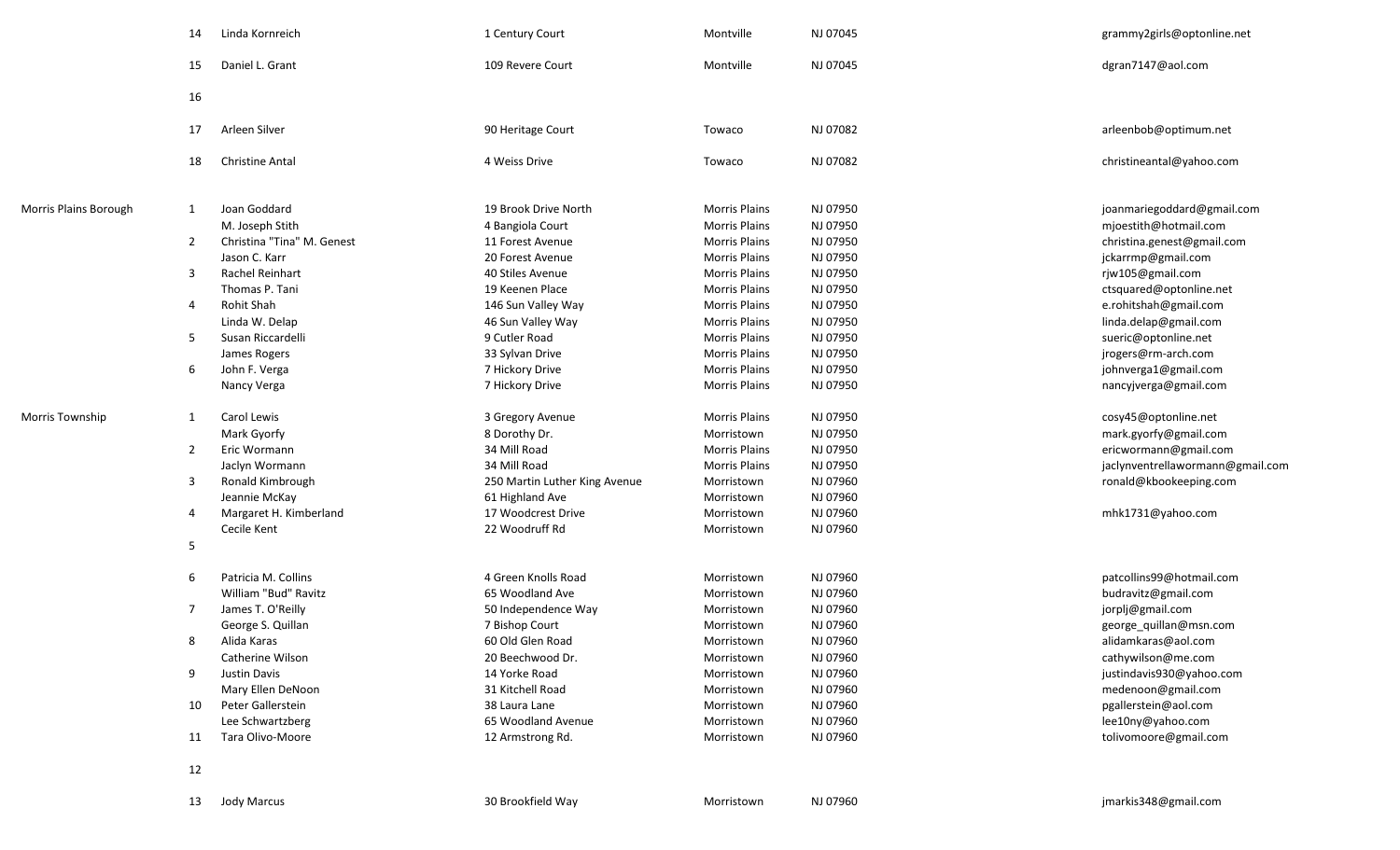|                 |         | Joshua S. Saks           | 17 Ellsworth Avenue          | Morristown           | NJ 07960 | joshua.saks@gmail.com        |
|-----------------|---------|--------------------------|------------------------------|----------------------|----------|------------------------------|
|                 | 14      | Siva Jonnada             | 77 Hillcrest Avenue          | Morristown           | NJ 07960 | siva.s.jonnada@gmail.com     |
|                 |         | Jill Stein-Collins       | 56 Dorothy Drive             | Morristown           | NJ 07960 | jsteincollins@yahoo.com      |
|                 | 15      |                          |                              |                      |          |                              |
|                 | 16      |                          |                              |                      |          |                              |
|                 |         | Jeffrey Grayzel          | 1 Indianhead Road            | Morristown           | NJ 07960 | jeff@jeffgrayzel.com         |
|                 | 17      | Melanie S. Hostetter     | 21 Lynnfield Drive           | Morristown           | NJ 07960 | melhos@verizon.net           |
|                 |         | Charlie Schachter        | 10 Raleigh Court             | Morristown           | NJ 07960 | charles.schachter@gmail.com  |
|                 | 18      | Rachel Linden            | 35 Buckley Hill Road         | Morristown           | NJ 07960 | rachellinden@me.com          |
|                 |         | Peter Rossiter           | 35 Buckley Hill Road         | Morristown           | NJ 07960 |                              |
|                 | 19      | Joni Gilton              | 25 Canterbury Way            | Morristown           | NJ 07960 | joni.gg@gmail.com            |
|                 |         | Tamar Wyschogrod         | 32 Kahpena Road              | Morristown           | NJ 07960 | tamarwy@gmail.com            |
|                 | 20      | Shirley Holcomb          | 17 Manchester Court          | Morristown           | NJ 07960 | shirleyholcomb@msn.com       |
|                 |         | Cole M. Johnson          | 94 Mill Rd                   | <b>Morris Plains</b> | NJ 07950 |                              |
|                 | 21      | Sanjiv Sharma            | 8 Applewood Lane             | Morristown           | NJ 07960 | sasharma57@gmail.com         |
|                 |         | Connie Sanchez           | 48 Harter Rd                 | Morristown           | NJ 07960 |                              |
|                 | 22      | Ara Barsamian            | 6 Leslie Court               | Morristown           | NJ 07960 | jabarsa@aol.com              |
|                 |         |                          |                              |                      |          |                              |
|                 | 23      | Jason Navarino           | 8 Tall Timber Drive          | Morristown           | NJ 07960 | jason.navarino@gmail.com     |
|                 |         | Erica Navarino           | 8 Tall Timber Drive          | Morristown           | NJ 07960 | erica.a.navarino@gmail.com   |
|                 |         |                          |                              |                      |          |                              |
| Morristown Town | $1 - 1$ | Carlye case              | 14 Revere Road               | Morristown           | NJ 07960 | cbxray6@gmail.com            |
|                 |         | Jessica Helterman        | 28 Franklin Street           | Morristown           | NJ 07960 | JessHelt36@gmail.com         |
|                 |         | 1-2 Nathan Umbriac       | 1 Randolph Drive             | Morristown           | NJ 07960 |                              |
|                 |         | Nancy Helterman          | 28 Franklin Street           | Morristown           | NJ 07960 | nhelterman@gmail.com         |
|                 | $1 - 3$ | Kimberly C. Hurdman      | 19 Revere Road               | Morristown           | NJ 07960 | kimhurdman@gmail.com         |
|                 |         | Scott Marum              | 43 Ford Avenue, Unit 10      | Morristown           | NJ 07960 | scott.marum@gmail.com        |
|                 | 1-4     | Joseph Kane              | 30 Elm Street, Apt 301       | Morristown           | NJ 07960 | kanejoea@gmail.com           |
|                 |         | Carl Fenske              | 26 West Park Place           | Morristown           | NJ 07960 | karllaw@msn.com              |
|                 |         | 2-1 Kelly Montes         | 1304 Flagler Street          | Morristown           | NJ 07960 |                              |
|                 |         | Tawanna S. Cotton        | 30 Flagler Street, Apt 1     | Morristown           | NJ 07960 | tcotton07960@gmail.com       |
|                 | $2 - 2$ | Toshiba Foster           | 37B Willow Street            | Morristown           | NJ 07960 | toshiba.foster38@gmail.com   |
|                 |         |                          |                              |                      |          |                              |
|                 | $2 - 3$ | Patricia Stafford        | 47 Taft Lane                 | Morristown           | NJ 07960 | patricia.staffordp@gmail.com |
|                 |         | William Nynas            | 10 Lafayette Avenue, Apt 466 | Morristown           | NJ 07960 | willnmorrisdem@yahoo.com     |
|                 | $3-1$   | Michael P. Leavy         | 32 Elliott Street            | Morristown           | NJ 07960 | michaelleavy@gmail.com       |
|                 |         | 3-2 John M. Codd         | 14 Hazlett Street            | Morristown           | NJ 07960 | johnmcodd@gmail.com          |
|                 |         | Maureen Denman           | 22 Conklin Avenue            | Morristown           | NJ 07960 |                              |
|                 | $3 - 3$ | Robert Bell              | 27 Elliott Street            | Morristown           | NJ 07960 | Robert.bell.92@icloud.com    |
|                 | 4-1     | <b>Bill Lescohier</b>    | 15 Carla Ct.                 | Morristown           | NJ 07960 | dwlrsl@mac.com               |
|                 | 4-2     | <b>Timothy Dougherty</b> | 10 Wetmore Avenue            | Morristown           | NJ 07960 | tdougherty@prucenter.com     |
|                 | 4-3     | David Cochran            | 31 James Street              | Morristown           | NJ 07960 | davecochran00@hotmail.com    |
|                 |         | Rosary Lescohier         | 15 Carla Court               | Morristown           | NJ 07960 | rosary2@mac.com              |
|                 |         | 4-4 Sandi Mayer          | 320 South Street, 12F        | Morristown           | NJ 07960 | sandimayer@hotmail.com       |
|                 |         |                          |                              |                      |          |                              |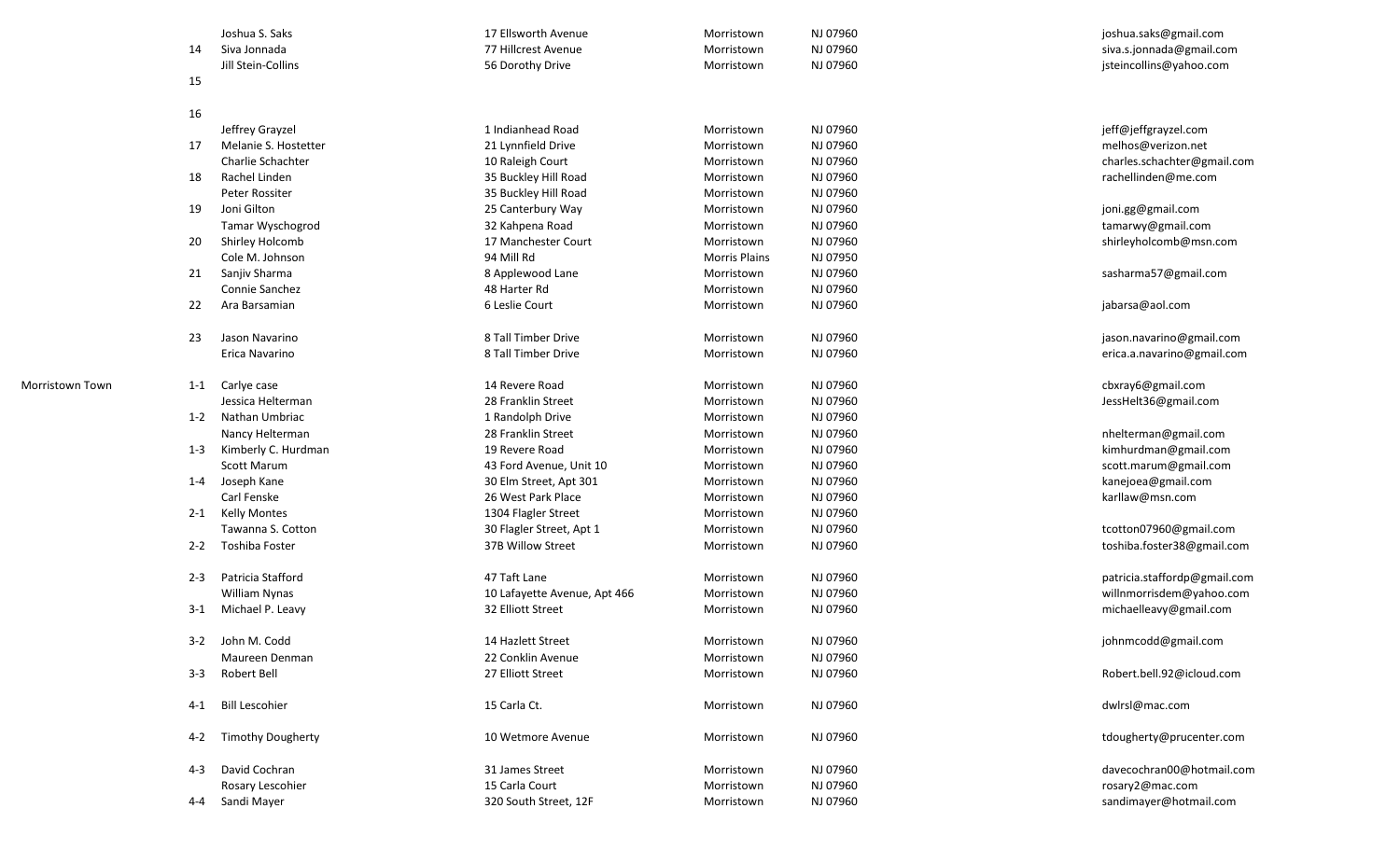|                       |                | Ilene Manahan                 | 4C Dorado Drive              | Morristown             | NJ 07960 |                                            |
|-----------------------|----------------|-------------------------------|------------------------------|------------------------|----------|--------------------------------------------|
|                       |                |                               | 2 Hover Drive                | Mount Arlington        | NJ 07856 | conklins@optonline.net                     |
| Mt. Arlington Borough | $\mathbf{1}$   | Greg Conklin<br>Sheryl Coe    | 9 Circle Drive               | <b>Mount Arlington</b> | NJ 07856 |                                            |
|                       |                | Albert Vidovich               |                              |                        |          | timetogether@gmail.com                     |
|                       | 2              |                               | 127 Ridgeview Lane           | <b>Mount Arlington</b> | NJ 07856 | alvidovich@gmail.com                       |
|                       |                | Janet Vignola                 | 66 Ridgeview Lane            | <b>Mount Arlington</b> | NJ 07856 | janetvignola@optonline.net                 |
|                       | 3              | Rosalie Labbate               | 63 Zachery Way               | <b>Mount Arlington</b> | NJ 07856 |                                            |
|                       |                | Barbara Codispoti             | 120 Ondish Court             | Mount Arlington        | NJ 07856 | callbarbara@gmail.com                      |
|                       | 4              | David Karpman                 | 138 Orben Drive              | Landing                | NJ 07850 | david.karpman@gmail.com                    |
|                       |                | Joan Tyminski                 | 146 Orben Drive              | Landing                | NJ 07850 | johiker@optonline.net                      |
| Mt. Olive Township    | $\mathbf{1}$   | Elena Mooney Graham           | 14 Pheasant Court            | <b>Flanders</b>        | NJ 07836 |                                            |
|                       | $\overline{2}$ | <b>Ryan Curtis</b>            | 11 Brewster Place            | Flanders               | NJ 07836 | ryancurtis23@gmail.com                     |
|                       | 3              | James Buell                   | 7 Linwood Road               | <b>Flanders</b>        | NJ 07836 | j_b44@yahoo.com                            |
|                       |                | Victor Jacksier               | 110 Cloverhill Drive         | Flanders               | NJ 07836 | vjacksier@gmail.com                        |
|                       | 4              | Stephanie Rodriguez           | 164 Clover Hill Drive        | Flanders               | NJ 07836 | sruiz0509@me.com                           |
|                       | 5              | Andrew J. Meissner            | 83 Crenshaw Drive            | Flanders               | NJ 07836 | andyjmeissner@yahoo.com                    |
|                       |                | <b>Christine Meissner</b>     | 83 Crenshaw Drive            | Flanders               | NJ 07836 | chrisrd2b@yahoo.com                        |
|                       | 6              | Joseph Andrew "Andy" Wiginton | 9 Cathy Lane                 | Flanders               | NJ 07836 | andywiginton@gmail.com                     |
|                       |                | <b>Gray Tuttle</b>            | 66 River Road                | Flanders               | NJ 07836 | graytuttle108@aol.com                      |
|                       | -7             | Shelly A. Morningstar         | 7 Oakwood Village, Apt 12    | <b>Budd Lake</b>       | NJ 07828 | smorningstar@gmail.com                     |
|                       |                | John Hebble                   | 16 Oakwood Village, Apt 4    | <b>Budd Lake</b>       | NJ 07828 | john.hebble@gmail.com                      |
|                       | 8              | Colette M. Tarallo            | 3 Kent Court                 |                        | NJ 07836 |                                            |
|                       |                |                               |                              | Flanders               |          | cdtarallo@gmail.com                        |
|                       | 9              | Barbara E. Melveger           | 9 Patrick Court              | Flanders               | NJ 07836 | barbiem@optonline.net                      |
|                       |                | Virginia Reiner               | 4 Kerry Place                | Flanders               | NJ 07836 | g.reiner@prodigy.net                       |
|                       | 10             | Robert J. Clark               | 7 Cambridge Court            | <b>Budd Lake</b>       | NJ 07828 | robclark@optonline.net                     |
|                       |                | Ellen Weygandt                | 8 Eagle Rock Village, Apt 1A | <b>Budd Lake</b>       | NJ 07828 | ellennascar@yahoo.com                      |
|                       | 11             | Estela Roibal                 | 21 Tudor Place #D            | <b>Budd Lake</b>       | NJ 07828 | estelamonica60@gmail.com                   |
|                       | 12             | Frederick J. Katz Jr.         | 115 Mount Olive Road         | Flanders               | NJ 07836 | katzjr@optonline.net                       |
|                       |                | Elaine M. Katz                | 115 Mount Olive Road         | Flanders               | NJ 07836 | katzel@optonline.net                       |
|                       | 13             | Irene Sergonis                | 37 Mount Olive Road          | <b>Budd Lake</b>       | NJ 07828 | sergonis@optonline.net                     |
|                       |                | Sergio Sergonis               | 37 Mount Olive Road          | <b>Budd Lake</b>       | NJ 07828 | sergonis@optonline.net                     |
|                       | 14             | Antoine L. Gayles             | 13 Tall Oaks Lane            | <b>Budd Lake</b>       | NJ 07828 | depa1@optonline.net                        |
|                       |                | Bonnie Niederman              | 67 Connelly Avenue           | <b>Budd Lake</b>       | NJ 07828 | bniederman@optonline.net                   |
|                       | 15             | Janina Bradford               | 27 Village Green Apt. R      | <b>Budd Lake</b>       | NJ 07828 |                                            |
|                       | 16             | Susan Caufield                | 17 Chickadee Road            | <b>Budd Lake</b>       | NJ 07828 | susiecaufield@gmail.com                    |
|                       |                | Melviena V. Miller            | 22 Whipporwill Road          | <b>Budd Lake</b>       | NJ 07828 | melviena@msn.com                           |
|                       |                | Jodi D'Alessandro             | 9 Saunders Lane              |                        | NJ 07840 |                                            |
|                       | 17             |                               |                              | Hackettstown           | NJ 07840 | jkd628@optimum.net<br>dssmithlaw@yahoo.com |
|                       |                | Dan Solomon Smith             | 4 Noa Court                  | Hackettstown           |          |                                            |
|                       | 18             | Tara-Lyn O'Connell            | 116 Sand Shore Road          | <b>Budd Lake</b>       | NJ 07828 | tloconnell@gmail.com                       |
|                       |                | Robert O'Connell              | 116 Sand Shore Road          | <b>Budd Lake</b>       | NJ 07828 | rob@theoconnells.net                       |
|                       | 19             | Lewis J. Candura              | 128 Crease Road              | <b>Budd Lake</b>       | NJ 07828 | lcandura1@aol.com                          |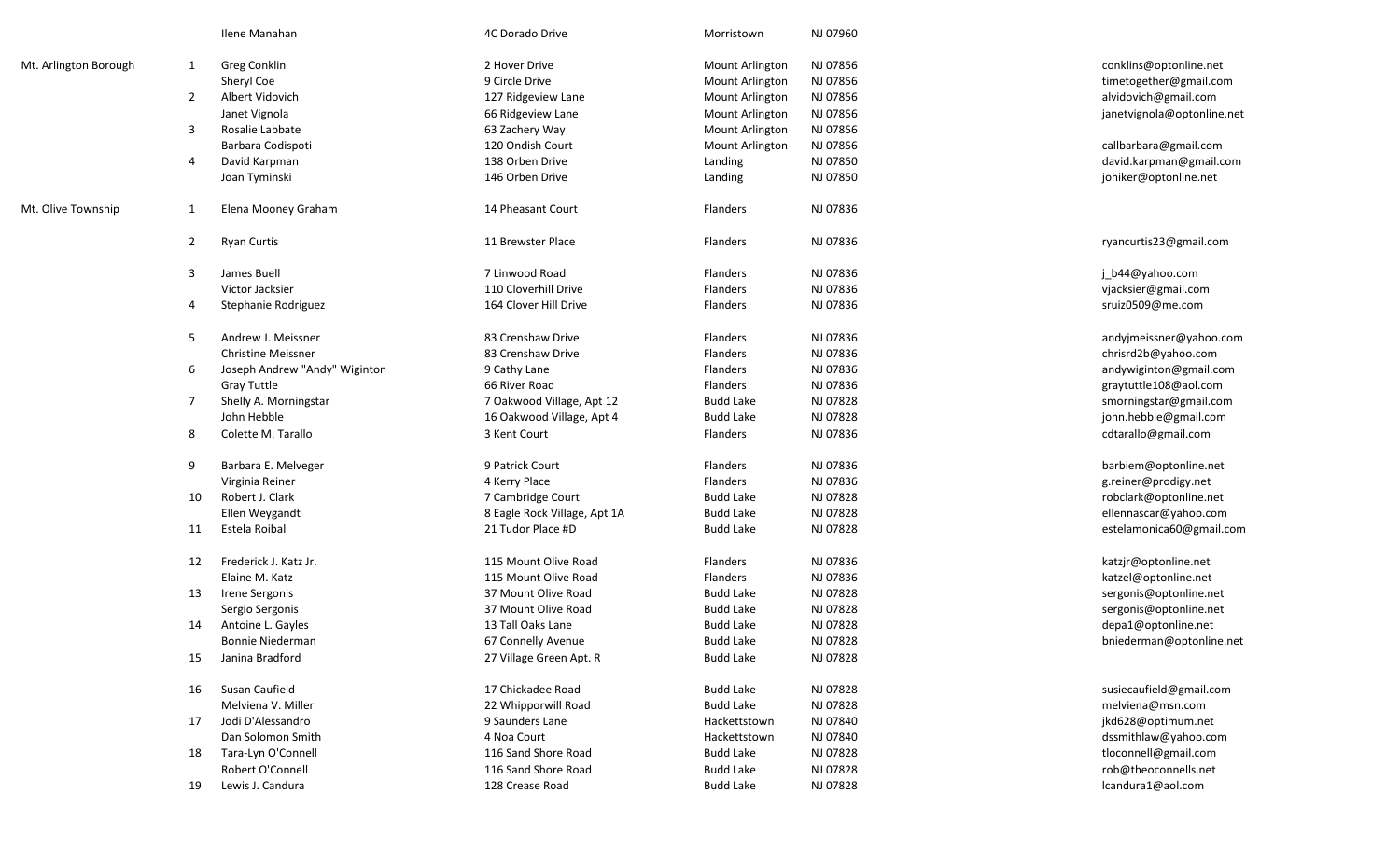|                            | 20             | Denise Dipiano           | 61 Waterloo Road              | <b>Budd Lake</b>      | NJ 07828 | dlynndipiano26@gmail.com     |
|----------------------------|----------------|--------------------------|-------------------------------|-----------------------|----------|------------------------------|
|                            |                | Gerald J. Gallagher      | 50 3rd Street                 | <b>Budd Lake</b>      | NJ 07828 | ggallagherups@yahoo.com      |
|                            | 21             | Carl Truhn               | 26 Parkway Drive              | Hackettstown          | NJ 07828 | ctruhn123@gmail.com          |
|                            |                | Dawn Truhn               | 26 Parkway Drive              | Hackettstown          | NJ 07828 | dawnetruhn@gmail.com         |
|                            | 22             | Sheri Merkel             | 30 Lamerson Circle            | <b>Budd Lake</b>      | NJ 07828 | smerk@optonline.net          |
|                            |                | David W. Wilson          | 83 Woodbine Ave               | <b>Budd Lake</b>      | NJ 07828 |                              |
| Mt. Lakes Borough          | 1              |                          |                               |                       |          |                              |
|                            |                | Margaret Capodanno       | 115 Briarcliff Road           | <b>Mountain Lakes</b> | NJ 07046 | margaret.capodanno@gmail.com |
|                            | 2              | Megan S. Chesin          | 71 Kenilworth Road            | <b>Mountain Lakes</b> | NJ 07046 |                              |
|                            |                | Andrew Schinder          | 77 Briarcliff Road            | <b>Mountain Lakes</b> | NJ 07046 |                              |
|                            | 3              | Sara F. Forman           | 78 Cobb Road                  | <b>Mountain Lakes</b> | NJ 07046 |                              |
|                            |                | Melissa A. Muilenburg    | 46 Tower Hill Road            | <b>Mountain Lakes</b> | NJ 07046 |                              |
|                            | 4              | Mary C. Menard           | 33 Hillcrest Road             | <b>Mountain Lakes</b> | NJ 07046 |                              |
|                            |                | Barbara McFadden         | 15 Dartmouth Road             | <b>Mountain Lakes</b> | NJ 07046 |                              |
|                            | 5              | Swati Gosavi             | 4 Crestwood Drive             | <b>Mountain Lakes</b> | NJ 07046 | manuswati@yahoo.com          |
|                            |                | Austin Ashley            | 91 East Shore Road            | <b>Mountain Lakes</b> | NJ 07046 | austinjamesashley@gmail.com  |
| Netcong Borough            | 1              | Robert Hathaway Jr.      | 11 Dell Ave                   | Netcong               | NJ 07857 |                              |
|                            |                | Kerri Santalucia         | 11 Dell Ave                   | Netcong               | NJ 07857 |                              |
|                            | $\overline{2}$ |                          |                               |                       |          |                              |
|                            |                |                          |                               |                       |          |                              |
| Parsippany-Troy Hills Twp. | $\mathbf{1}$   | Anil Dadheech            | 154 Seasons Glen Dr           | <b>Morris Plains</b>  | NJ 07950 | dadheech@yahoo.com           |
|                            |                | Sushmita Sharma          | 154 Seasons Glen Dr           | <b>Morris Plains</b>  | NJ 07950 | supisa2003@yahoo.com         |
|                            | $\overline{2}$ | Jed Marcus               | 1 Continental Road            | <b>Morris Plains</b>  | NJ 07950 |                              |
|                            |                | Aisha Mahmood            | 9 Stockton Court              | <b>Morris Plains</b>  | NJ 07950 | aishamkhan@gmail.com         |
|                            | 3              |                          |                               |                       |          |                              |
|                            | 4              | William J. Friedman      | 8 Skyview Terrace             | <b>Morris Plains</b>  | NJ 07950 | billyjblue@optonline.net     |
|                            |                | Shelley Clarkin          | 31 Flintlock Road             | <b>Morris Plains</b>  | NJ 07950 | gsm3@verizon.net             |
|                            | 5              | Ilana Scherer            | 48 Scott Place, Po Box 107    | Mount Tabor           | NJ 07878 | ilana.l.scherer@gmail.com    |
|                            |                | Melinda Ernst            | 20 St Johns Avenue, Po Box 13 | Mount Tabor           | NJ 07878 | mel4l@optonline.net          |
|                            | 6              | Paul Giovanelli          | 5 Moraine Road                | <b>Morris Plains</b>  | NJ 07950 | treefriend@verizon.net       |
|                            |                | Judith Hernandez         | 5 Moraine Road                | <b>Morris Plains</b>  | NJ 07950 | jdh1162@gmail.com            |
|                            | 7              | Scott Carlson            | 108 Park Road                 | Parsippany            | NJ 07054 | carlsonsl@gmail.com          |
|                            |                | <b>Christine Carlson</b> | 108 Park Road                 | Parsippany            | NJ 07054 | chriscarlson812@gmail.com    |
|                            | 8              | Mark Rabson              | 84 Upper Rainbow Trail        | Denville              | NJ 07834 |                              |
|                            |                | <b>Bernice Mekita</b>    | 7 Long Road                   | Denville              | NJ 07834 | bmekita@gmail.com            |
|                            | 9              |                          |                               |                       |          |                              |
|                            | 10             | <b>Bruce Frigeri</b>     | 194 Elmwood Drive             | Parsippany            | NJ 07054 |                              |
|                            | 11             | Matthew Topolewski       | 96 Leamorr Drive              | Parsippany            | NJ 07054 | matt.topolewski@gmail.com    |
|                            |                | Connie L. Keller         | 430 Allentown Road            | Parsippany            | NJ 07054 | clkeller@optonline.net       |
|                            | 12             | Mayank Parikh            | 986 Lake Shore Drive          | Parsippany            | NJ 07054 | pmayark591@gmail.com         |
|                            |                | Nishita Parikh           | 986 Lake Shore Drive          | Parsippany            | NJ 07054 | pratikparth64@yahoo.com      |
|                            | 13             |                          |                               |                       |          |                              |
|                            |                |                          |                               |                       |          |                              |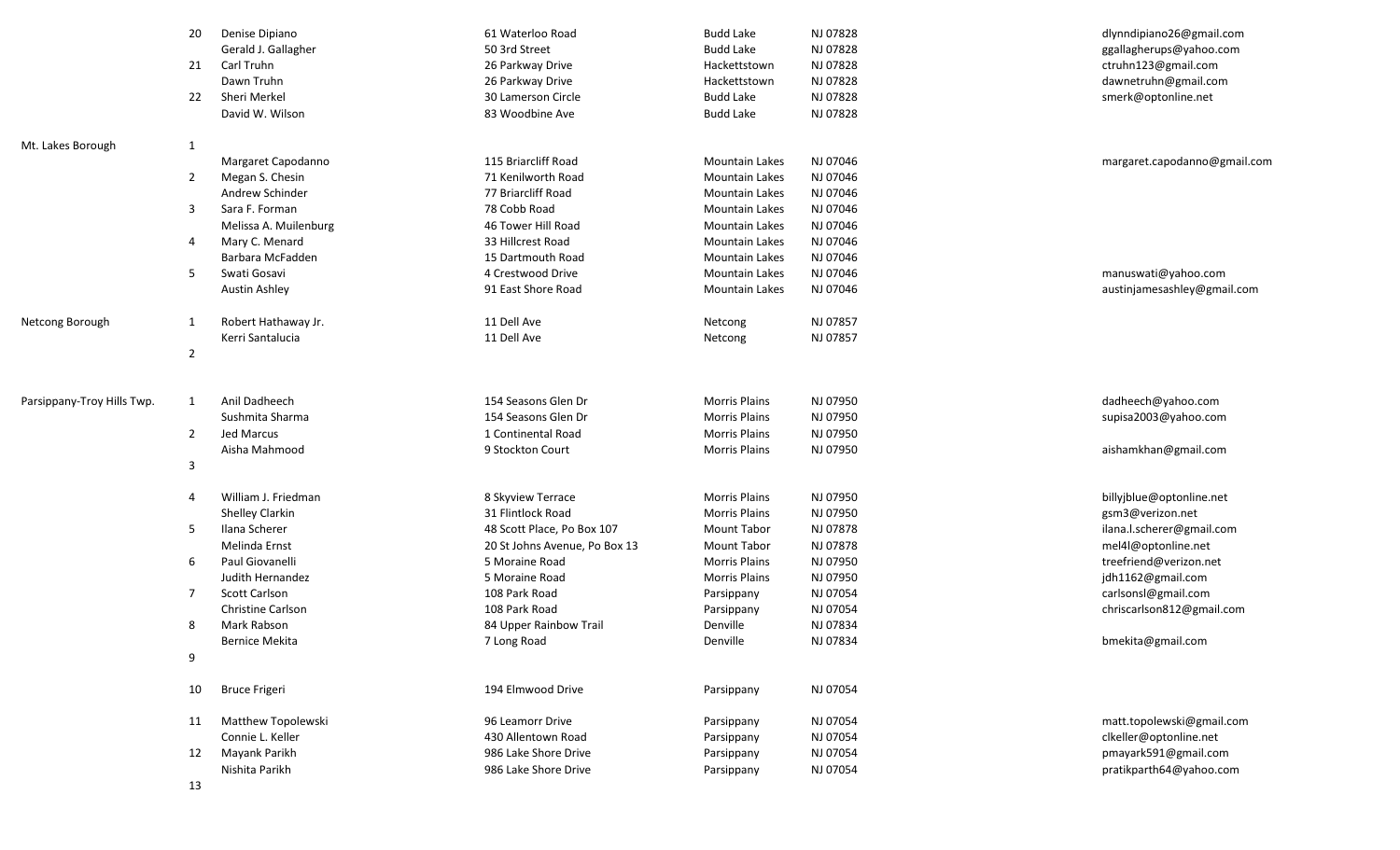| 14 | <b>Heather McCarthy</b> | 7 Doric Ave                  | Parsippany    | NJ 07054 | HezzyHelps@gmail.com            |
|----|-------------------------|------------------------------|---------------|----------|---------------------------------|
| 15 | Hait Leuva              | 90 Allentown Road            | Parsippany    | NJ 07054 | hait.levva@gmail.com            |
| 16 |                         |                              |               |          |                                 |
| 17 | Parth Parikh            | 986 Lake Shore Drive         | Parsippany    | NJ 07054 | pparikh1@nd.edu                 |
| 18 |                         |                              |               |          |                                 |
|    |                         |                              |               |          |                                 |
| 19 | Mihir Oza               | 180 Littleton Road, Apt 40   | Parsippany    | NJ 07054 | mr.mihiroza@gmail.com           |
| 20 | Rajive Jain             | 8 Normandy Drive             | Parsippany    | NJ 07054 | pjain89@yahoo.com               |
|    | Priya Jain              | 8 Normandy Drive             | Parsippany    | NJ 07054 | pjain89@yahoo.com               |
| 21 | Joseph Petrosine        | 100 Vail Road, Bldg M Apt 10 | Parsippany    | NJ 07054 | petrosinej@gmail.com            |
|    | Joanne Rich             | 1480 Us Highway 46 Apt 395B  | Parsippany    | NJ 07054 | singart50@yahoo.com             |
| 22 |                         |                              |               |          |                                 |
| 23 | Robert Kaminski         | 8 Lodge Lane                 | Parsippany    | NJ 07054 | rkaminski102@gamil.com          |
|    | Holly Lusardi           | 8 Lodge Lane                 | Parsippany    | NJ 07054 |                                 |
| 24 | Thomas Wyka             | 1 Bennett Court              | Parsippany    | NJ 07054 | tomwyka@gmail.com               |
|    | Elizabeth Wyka          | 1 Bennett Court              | Parsippany    | NJ 07054 | betty.wyks@gmail.com            |
| 25 | Jayeshkumar Patel       | 18 Brighton Terrace          | Parsippany    | NJ 07054 |                                 |
|    | Sejal Patel             | 18 Brighton Terrace          | Parsippany    | NJ 07054 |                                 |
| 26 |                         |                              |               |          |                                 |
| 27 | Stephen Mandel          | 29 Lord Sterling Drive       | Parsippany    | NJ 07054 | steve.mandel.gep@gmail.com      |
|    |                         |                              |               |          |                                 |
| 28 | John Vonachen           | 43 Elliot Road               | Parsippany    | NJ 07054 | vonachenj@gmail.com             |
|    | Kendra Vonachen         | 43 Elliot Road               | Parsippany    | NJ 07054 | kvonachen76@gmail.com           |
| 29 | Jeffrey D. Huppert      | 3 Tories Lane                | Boonton       | NJ 07005 | jeffhup@optonline.net           |
|    |                         |                              |               |          |                                 |
| 30 | Nilesh Bagdai           | 5 Lincoln Avenue             | Lake Hiawatha | NJ 07034 |                                 |
|    | Meghana Bagdai          | 5 Lincoln Avenue             | Lake Hiawatha | NJ 07034 |                                 |
| 31 | Lisa Plevin             | 120 Iroquis Avenue           | Lake Hiawatha | NJ 07034 | lisajplevin@gmail.com           |
| 32 | Alexandra C. Durning    | 98A Grace Road               | Lake Hiawatha | NJ 07034 | alexandradurning@gmail.com      |
| 33 | Cori A Herbig           | 2 Cayuga Avenue              | Lake Hiawatha | NJ 07034 | cori.menkin@gmail.com           |
| 34 |                         |                              |               |          |                                 |
|    |                         |                              |               |          |                                 |
| 35 | Michael A. Soriano      | 8 Norman Avenue              | Lake Hiawatha | NJ 07034 | michaelanthonysoriano@gmail.com |
|    | Jennifer Demaio         | 8 Norman Avenue              | Lake Hiawatha | NJ 07034 | jennde@gmail.com                |
| 36 |                         |                              |               |          |                                 |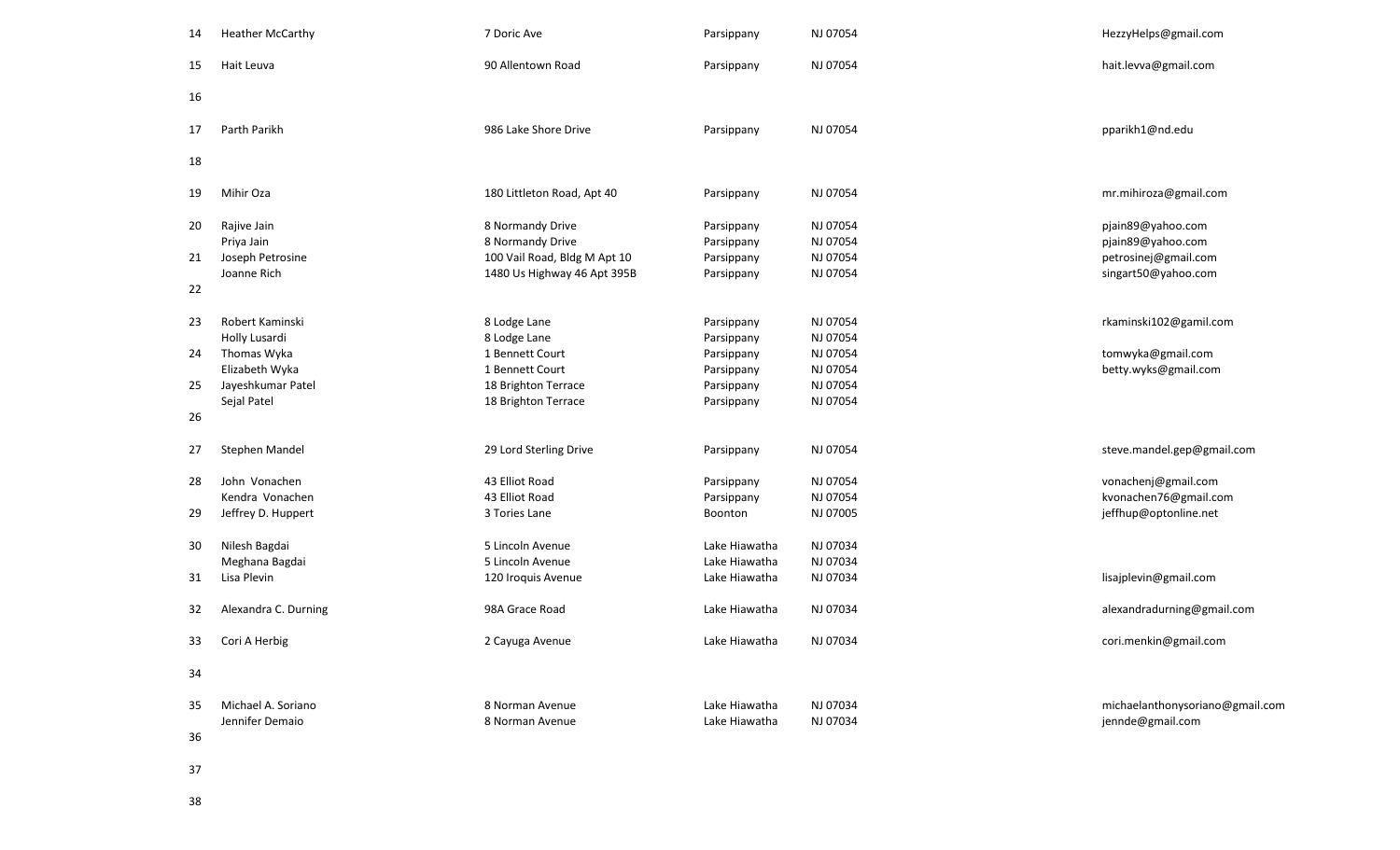|                     | 39             | Matt Clarkin<br>Lorraine Sola          | 1314 Gates Court<br>2467 Rt 10, Bldg 49 Apt 7A | <b>Morris Plains</b><br><b>Morris Plains</b> | NJ 07950<br>NJ 07950 | mclarkin91@gmail.com<br>lalasola@aol.com           |
|---------------------|----------------|----------------------------------------|------------------------------------------------|----------------------------------------------|----------------------|----------------------------------------------------|
| Pequannock Township | 1              | Walter Mielarczyk                      | 290 Newark Pompton Tpke                        | Pequannock                                   | NJ 07440             | wxm1@me.com                                        |
|                     | $\overline{2}$ | Nicholas DeStefano                     | 28 Greenwood Avenue                            | Pequannock                                   | NJ 07440             |                                                    |
|                     | $\mathsf 3$    | Henry Mielarczyk                       | 290 Newark Pompton TPK                         | Pequannock                                   | NJ 07440             |                                                    |
|                     | 4              | Karen Kamp                             | 40 Banta Avenue                                | <b>Pompton Plains</b>                        | NJ 07444             | kskamp@optonline.net                               |
|                     | 5              | Thomas Kamp<br>Toby W. Giardiello      | 40 Banta Avenue<br>47 Manor Avenue             | Pompton Plains<br><b>Pompton Plains</b>      | NJ 07444<br>NJ 07444 | kampini@optonline.net<br>giardiello1@verizon.net   |
|                     | 6              | Megan Dempsey                          | 10 Della Ave                                   | Pompton Plains                               | NJ 07444             | megdemps0831@gmail.com                             |
|                     | $\overline{7}$ |                                        |                                                |                                              |                      |                                                    |
|                     | 8              |                                        |                                                |                                              |                      |                                                    |
|                     | 9              |                                        |                                                |                                              |                      |                                                    |
|                     | 10             | Howard A. Scott                        | 6 Carol Place                                  | Pequannock                                   | NJ 07440             |                                                    |
|                     | 11             | <b>Paul Mahler</b>                     | 29 Arundel Road                                | <b>Pompton Plains</b>                        | NJ 07444             | paul.mahler01@gmail.com                            |
|                     | 12             | Eugene Seitz<br>Barbara Spillane       | 31 Burnham Drive<br>715 Forest Glen            | Pompton Plains<br><b>Pompton Plains</b>      | NJ 07444<br>NJ 07444 |                                                    |
|                     |                |                                        |                                                |                                              |                      |                                                    |
| Randolph Township   | $\mathbf{1}$   | Josie Anne Scanlan                     | 5 Knights Bridge Drive                         | Randolph                                     | NJ 07869             | josie.a.scanlan@gmail.com                          |
|                     | $\overline{2}$ |                                        |                                                |                                              |                      |                                                    |
|                     | 3              | Jason Williams                         | 21 Timber Lane                                 | Randolph                                     | NJ 07869             |                                                    |
|                     |                | Kimberly Williams                      | 21 Timber Lane                                 | Randolph                                     | NJ 07869             |                                                    |
|                     | 4              | Philip Dorfman                         | 9 Bayberry Lane                                | Randolph                                     | NJ 07869             | pjdorfman@optonline.net                            |
|                     | 5              | Nina Dorfman<br>Jonathan Bellinghausen | 9 Bayberry Lane<br>2 Millpond Court            | Randolph<br>Randolph                         | NJ 07869<br>NJ 07869 | nmdorman@optonline.net<br>jbellinghausen@gmail.com |
|                     | 6              |                                        |                                                |                                              |                      |                                                    |
|                     | $\overline{7}$ | David Scarth                           | 342 Quaker Church Road, Apt 241                | Randolph                                     | NJ 07869             | david.scarth@gmail.com                             |
|                     |                | Cheryl Gonzales                        | 342 Quaker Church Road                         | Randolph                                     | NJ 07869             |                                                    |
|                     | 8              | Willard Hedden                         | 82 Reservoir Avenue                            | Randolph                                     | NJ 07869             |                                                    |
|                     |                | Dave Imbriaco                          | 44 Center Grove Rd, Apt F40                    | Randolph                                     | NJ 07869             |                                                    |
|                     | 9              | Thomas J. Moran                        | 42 Oak Lane                                    | Randolph                                     | NJ 07869             | thomasmoran@earthline.net                          |
|                     |                | Leslie K. Moran                        | 42 Oak Lane                                    | Randolph                                     | NJ 07869             | lesliemoran31@hotmail.com                          |
|                     | 10             | David Timpanaro                        | 450 Quaker Church Road                         | Randolph                                     | NJ 07869             | davidtimpanaro@gmail.com                           |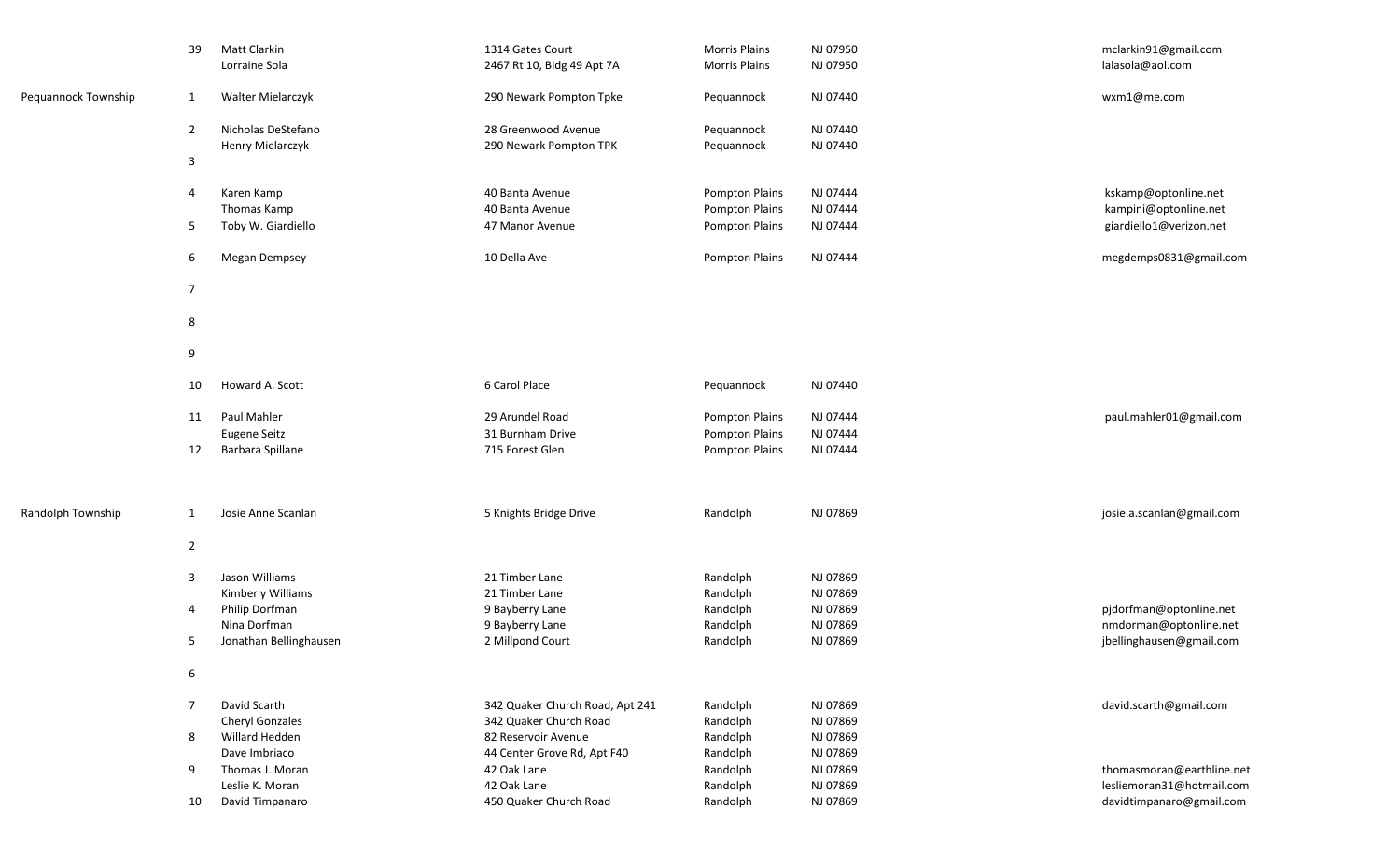|                                   | Carrie Weiner       | 21 Davis Avenue      | Randolph  | NJ 07869 | carriebrookeweiner@gmail.com |
|-----------------------------------|---------------------|----------------------|-----------|----------|------------------------------|
| 11                                |                     |                      |           |          |                              |
| 12                                | Frank Dunn          | 1543 Sussex Turnpike | Randolph  | NJ 07869 | commchsaa@aol.com            |
|                                   | Doug Hager          | 12 Kings Ridge Rd    | Randolph  | NJ 07869 |                              |
| 13                                | John Filiberti      | 2 Chester Avenue     | Randolph  | NJ 07869 | johnfili@msn.com             |
| 14                                | Alexander Meseguer  | 12 Nina Place        | Randolph  | NJ 07869 | alex.meseguer@gmail.com      |
|                                   | Alexandra Claps     | 12 Nina Place        | Randolph  | NJ 07869 | alixclaps@gmail.com          |
| 15                                |                     |                      |           |          |                              |
| 16                                | Elizabeth Gooen     | 28 Deer Run Dr       | Randolph  | NJ 07869 |                              |
|                                   | Karen Gooen         | 28 Deer Run Dr       | Randolph  | Nj 07869 |                              |
| 17                                | Sandra Fey          | 9 Canterbury Court   | Randolph  | Nj 07869 | feysan@aol.com               |
|                                   | Patrick Skidmore    | 16 Linda Terrace     | Randolph  | NJ 07869 | patrickskidmore@gmail.com    |
| 18                                | Donna P. Huston     | 71 Lawrence Rd       | Randolph  | NJ 07869 |                              |
| 19                                | Robert Soni         | 6 Brookview Circle   | Randolph  | NJ 07869 | rsoni@ieee.org               |
| Riverdale Borough<br>$\mathbf{1}$ |                     |                      |           |          |                              |
| 2                                 | Theresa McMackin    | 116 Newbury Pl       | Riverdale | NJ 07457 |                              |
| 3                                 | Charles L. Robinson | 3311 Ramapo Court    | Riverdale | NJ 07457 | Bootgop2000@aol.com          |

| Rockaway Borough  | 1                  |                                                               |                                                             |                         |                                  |                                          |
|-------------------|--------------------|---------------------------------------------------------------|-------------------------------------------------------------|-------------------------|----------------------------------|------------------------------------------|
|                   | $\overline{2}$     |                                                               |                                                             |                         |                                  |                                          |
|                   | 3                  |                                                               |                                                             |                         |                                  |                                          |
|                   | 4                  |                                                               |                                                             |                         |                                  |                                          |
|                   | 5                  |                                                               |                                                             |                         |                                  |                                          |
| Rockaway Township | $1 - 1$            |                                                               |                                                             |                         |                                  |                                          |
|                   | $1 - 2$<br>$1 - 3$ | Susan Fahrman Royek<br><b>Moses Sackowitz</b><br>Lois Sackett | 252 Perry Street<br>96 Richard Street<br>11 Crestmont Drive | Dover<br>Dover<br>Dover | NJ 07801<br>NJ 07801<br>NJ 07801 | susan.royek@gmail.com<br>danbs45@aol.com |
|                   | $1 - 4$            | Kimberly Morse                                                | 62 Stephen Place                                            | Rockaway                | NJ 07866                         |                                          |
|                   | $2 - 1$            | William Schievella                                            | 62 Fallen Timbers Trail                                     | Rockaway                | NJ 07866                         |                                          |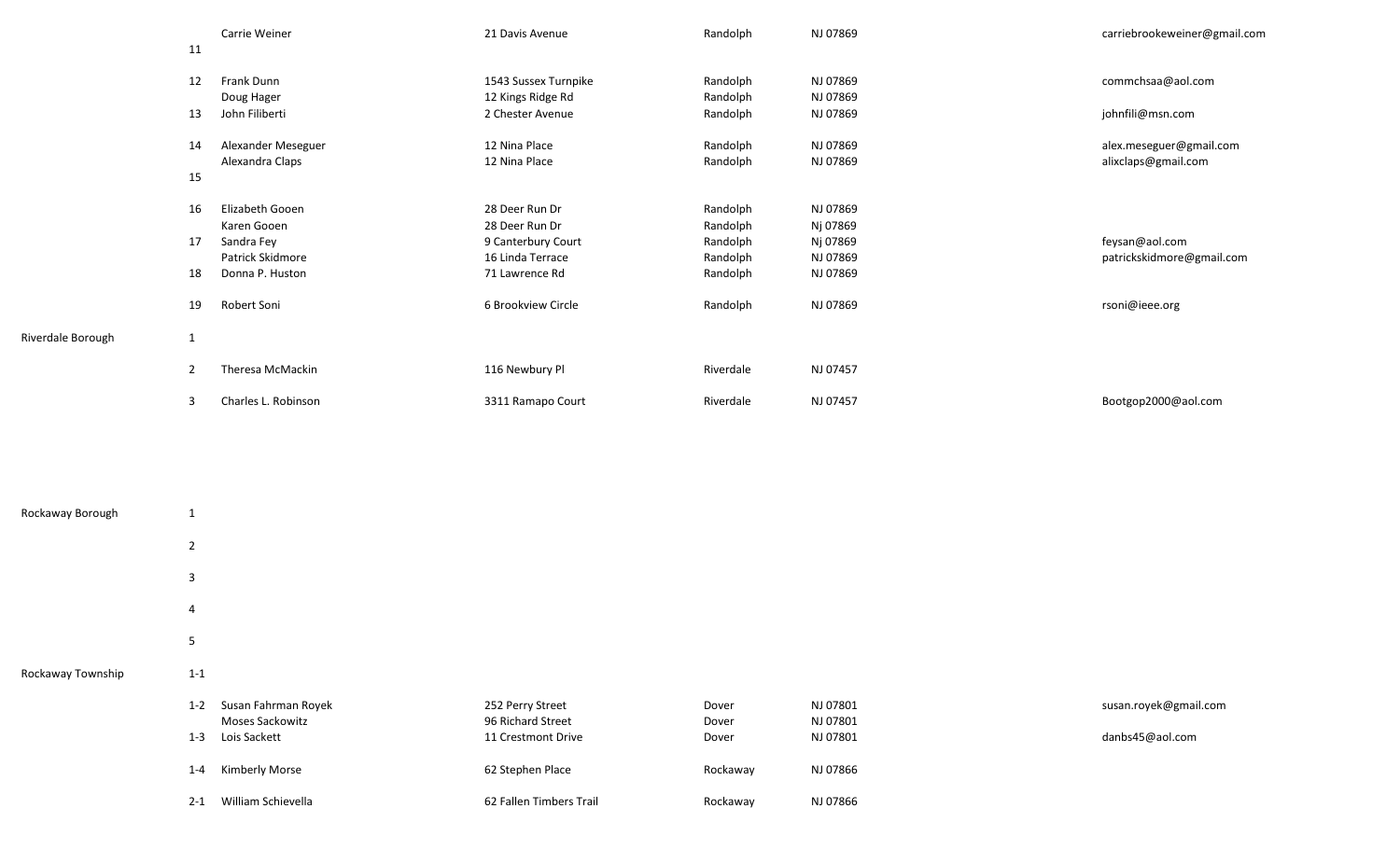2-3

|                  | $2 - 4$          | Douglas Romaine<br>Jawahar Desai            | 201 Mt. Pleasant Avenue<br>15 Lea Place | Rockaway<br>Rockaway | NJ 07866<br>NJ 07866 | ohrcc201@aol.com                                     |
|------------------|------------------|---------------------------------------------|-----------------------------------------|----------------------|----------------------|------------------------------------------------------|
|                  | $3 - 1$          |                                             |                                         |                      |                      |                                                      |
|                  | $3 - 2$          |                                             |                                         |                      |                      |                                                      |
|                  | $3 - 3$          | Mabel Roy                                   | 8 Old Middletown Road                   | Rockaway             | NJ 07866             |                                                      |
|                  | $3 - 4$          | Gwendolyn A Franklin<br><b>Stacey Gregg</b> | 202 Cleveland Lane<br>40 Sunrise Rd.    | Rockaway<br>Rockaway | NJ 07866<br>NJ 07866 | sunriseillc@gmail.com                                |
|                  | 4-1 Lori Sackett |                                             | 24 Seneca Avenue                        | Rockaway             | NJ 07866             | loriliss@hotmail.com                                 |
|                  |                  | Jonathan Sackett                            | 24 Seneca Avenue                        | Rockaway             | NJ 07866             | jsackett@aol.com                                     |
|                  | $4 - 2$          |                                             |                                         |                      |                      |                                                      |
|                  | 4-3              | Emily Kullmann                              | 18 Lakeshore Drive                      | Rockaway             | NJ 07866             | ejkullman@yahoo.com                                  |
|                  | 4-4              | John Kullmann                               | 18 Lakeshore Drive                      | Rockaway             | NJ 07866             |                                                      |
|                  |                  |                                             |                                         |                      |                      |                                                      |
|                  | 5-1 Amy Kolis    |                                             | 2 Archer Drive                          | Boonton              | NJ 07005             | amykolis623@gmail.com                                |
|                  | 5-2 John J. Knab |                                             | 159 Valley View Drive                   | Rockaway             | NJ 07866             | john.knab@gmail.com                                  |
|                  | $5 - 3$          |                                             |                                         |                      |                      |                                                      |
|                  | 5-4              | <b>Emanuel Friedlander</b>                  | 27 Comanche Avenue                      | Rockaway             | NJ 07866             | mf@jiaherbinc.com                                    |
|                  | $6-1$            |                                             |                                         |                      |                      |                                                      |
|                  |                  | 6-2 Justin Norman                           | 60 Valley Road                          | Rockaway             | NJ 07866             |                                                      |
|                  | $6-3$            | <b>Bronwyn Springer</b>                     | 1132 Green Pond Road                    | Newfoundland         | NJ 07435             | bronwynspringer@gmail.com                            |
|                  | $6-4$            |                                             |                                         |                      |                      |                                                      |
| Roxbury Township | $1 - 1$          | Keith Griffin                               | 501 Main Street                         | Landing              | NJ 07850             | kgriffi45@gmail.com                                  |
|                  |                  | Philip Groh                                 | 3 Washington Street                     | Landing              | NJ 07850             |                                                      |
|                  | $1 - 2$          |                                             |                                         |                      |                      |                                                      |
|                  | $1 - 3$          |                                             |                                         |                      |                      |                                                      |
|                  | 1-4              | Janine Ringier                              | 5 Williams Rd.                          | Landing              | NJ 07850             | jringier@optonline.net                               |
|                  | 1-5              | Ellen Castell<br><b>Richard Romaine</b>     | 5 Williams Rd.<br>824 Robin Court       | Landing<br>Ledgewood | NJ 07850<br>NJ 07852 | denvillduo@optonline.net<br>richardromaine@gmail.com |
|                  |                  | Cynthia Romaine                             | 824 Robin Court                         | Ledgewood            | NJ 07852             | croma10261@aol.com                                   |
|                  |                  |                                             |                                         |                      |                      |                                                      |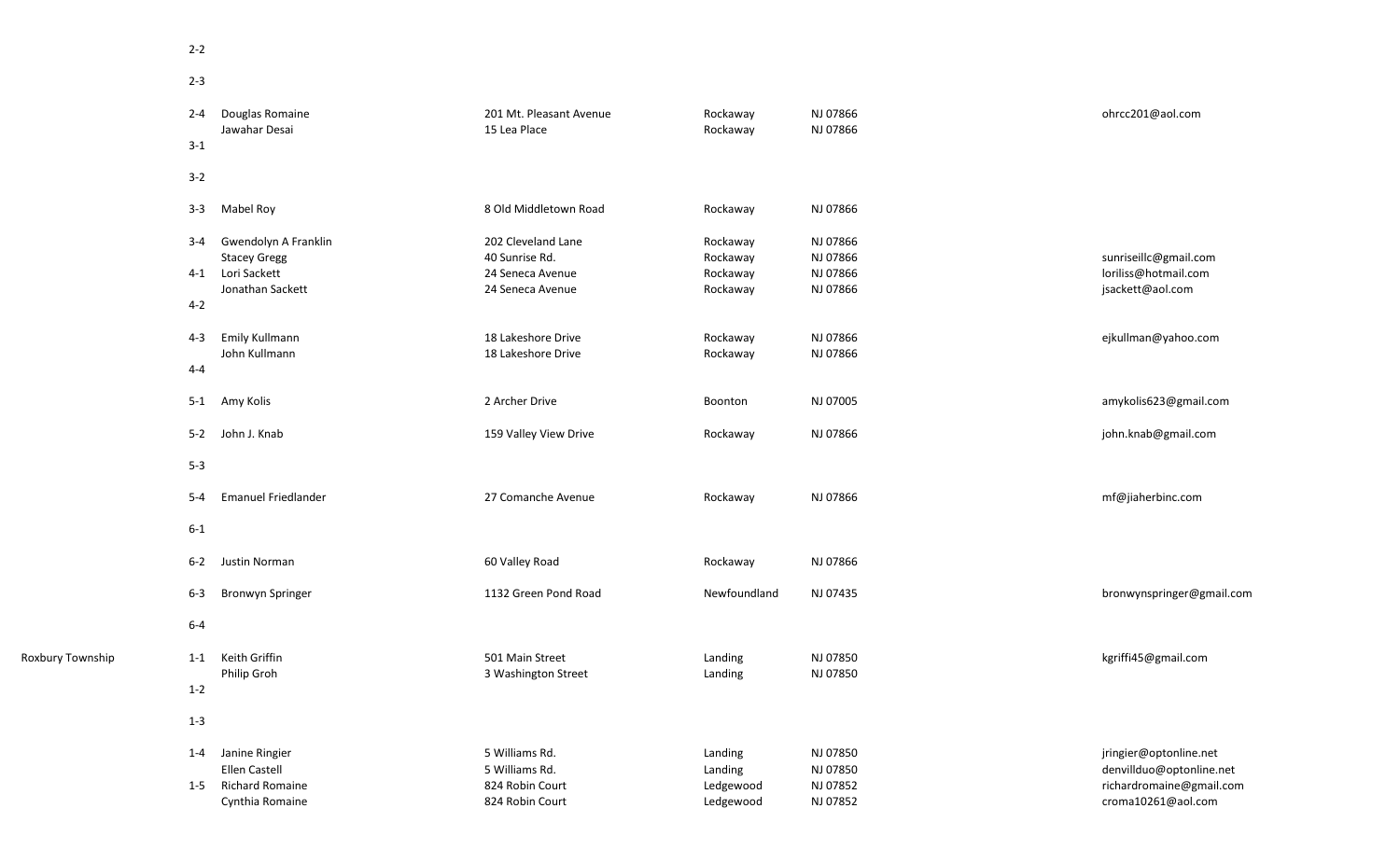|                         |                | 2-2 Joanne Bock          | 5 Mechanic Street           | Succasunna             | NJ 07876 | joannebock1130@hotmail.com   |
|-------------------------|----------------|--------------------------|-----------------------------|------------------------|----------|------------------------------|
|                         | $2 - 3$        | Corine Borrero           | 97 Eyland Avenue            | Succasunna             | NJ 07876 | corineborrero@gmail.com      |
|                         | $2 - 4$        | Carol Scheneck           | 37 Drake Lane               | Ledgewood              | NJ 07852 |                              |
|                         |                | Nirza Harris             | 260 Drake Lane              | Ledgewood              | NJ 07852 |                              |
|                         | $2 - 5$        | Jennifer Cooper          | 26 Green Lane               | Succasunna             | NJ 07876 | jenrox2021@gmail.com         |
|                         | $3-1$          | Clay Statmore            | 49 Mountain Road            | Ledgewood              | NJ 07852 | clay.statmore@verizon.net    |
|                         |                | Sarah A. Statmore        | 49 Mountain Road            | Ledgewood              | NJ 07852 | sarah.statmore@verizon.net   |
|                         | $3 - 2$        | Noelle Rowe              | 7 Valley Road               | Sussasunna             | NJ 07852 | noellerowe2020@gmail.com     |
|                         | $3 - 3$        |                          |                             |                        |          |                              |
|                         | $3 - 4$        |                          |                             |                        |          |                              |
|                         | $3 - 5$        | Brian E. Considine       | 289 Emmans Road             | Flanders               | NJ 07836 | boonton@gmail.com            |
|                         | $3 - 6$        |                          |                             |                        |          |                              |
|                         | $4 - 1$        |                          |                             |                        |          |                              |
|                         | $4 - 2$        | Anne Colucci             | 7 St. Mary Drive            | Succasunna             | NJ 07876 |                              |
|                         | $4 - 3$        | Ann Mauro                | 7 Picardy Road              | Succasunna             | NJ 07876 | amauro51@gmail.com           |
|                         |                | Michael Mauro            | 7 Picardy Road              | Succasunna             | NJ 07876 | mmsaptest@aol.com            |
|                         | 4-4            | Marshall L. Gates        | 18 Holly Drive              | Succasunna             | NJ 07876 | mlgateslawoffice@gmail.com   |
|                         | 4-5            | Allen Emmons             | 70 Parkview Dr.             | Succasunna             | NJ 07876 | allen.emmons@gmail.com       |
|                         |                | <b>Bernardine Greene</b> | 70 Parkview Dr.             | Succasunna             | NJ 07876 | bernardine@aol.com           |
|                         | 4-6            | <b>Gregory Morris</b>    | 329 Eyland Avenue           | Succasunna             | NJ 07876 | gregorypmorris@gmail.com     |
| Victory Gardens Borough | $\mathbf{1}$   | <b>Greg Stafford</b>     | 185 Washington Avenue       | <b>Victory Gardens</b> | NJ 07801 | greg.stafford63@gmail.com    |
|                         |                | Lillie J. Frazier        | 62 Monroe Avenue            | <b>Victory Gardens</b> | NJ 07801 | lil.frazier@yahoo.com        |
| Washington Township     | 1              | Neil M. Szigethy         | 213 E. Valley Brook Road    | Long Valley            | NJ 07853 | carknack@gmail.com           |
|                         | $\overline{2}$ | John R. Holt             | 334B Fairmount Road         | Long Valley            | NJ 07853 | johnrholt@me.com             |
|                         |                | Carol A. Grobels         | 19 Fleming Court            | Long Valley            | NJ 07853 | cgrobels225@gmail.com        |
|                         | 3              | John B. Collins          | 285 Fairview Avenue         | Long Valley            | NJ 07853 | johnbyroncollins@comcast.net |
|                         |                | Ellen Collins            | 285 Fairview Avenue         | Long Valley            | NJ 07853 | collinsellen285@yahoo.com    |
|                         | 4              | Anthony F. D'Amelio      | 1 Hilltop Terrace           | Long Valley            | NJ 07853 | anthonydamelio@comcast.net   |
|                         |                | Tracy Benet D'Amelio     | 1 Hilltop Terrace           | Long Valley            | NJ 07853 | tracydamelio@comcast.net     |
|                         | 5              | Jennifer C. Simon        | 69 Schooley's Mountain Road | Long Valley            | NJ 07853 | jenchudy@yahoo.com           |
|                         |                | Lynne Buel               | 20 Camp Washington Road     | Long Valley            | NJ 07853 | thebuels20@gmail.com         |
|                         | 6              | Stephanie Edwards        | 1 Walnut Drive              | Long Valley            | NJ 07853 | stephanielynnenj@gmail.com   |
|                         |                | Robert Falcone           | 9 Ashwood Trl               | Long Valley            | NJ 07853 | rvfalcone@comcast.net        |